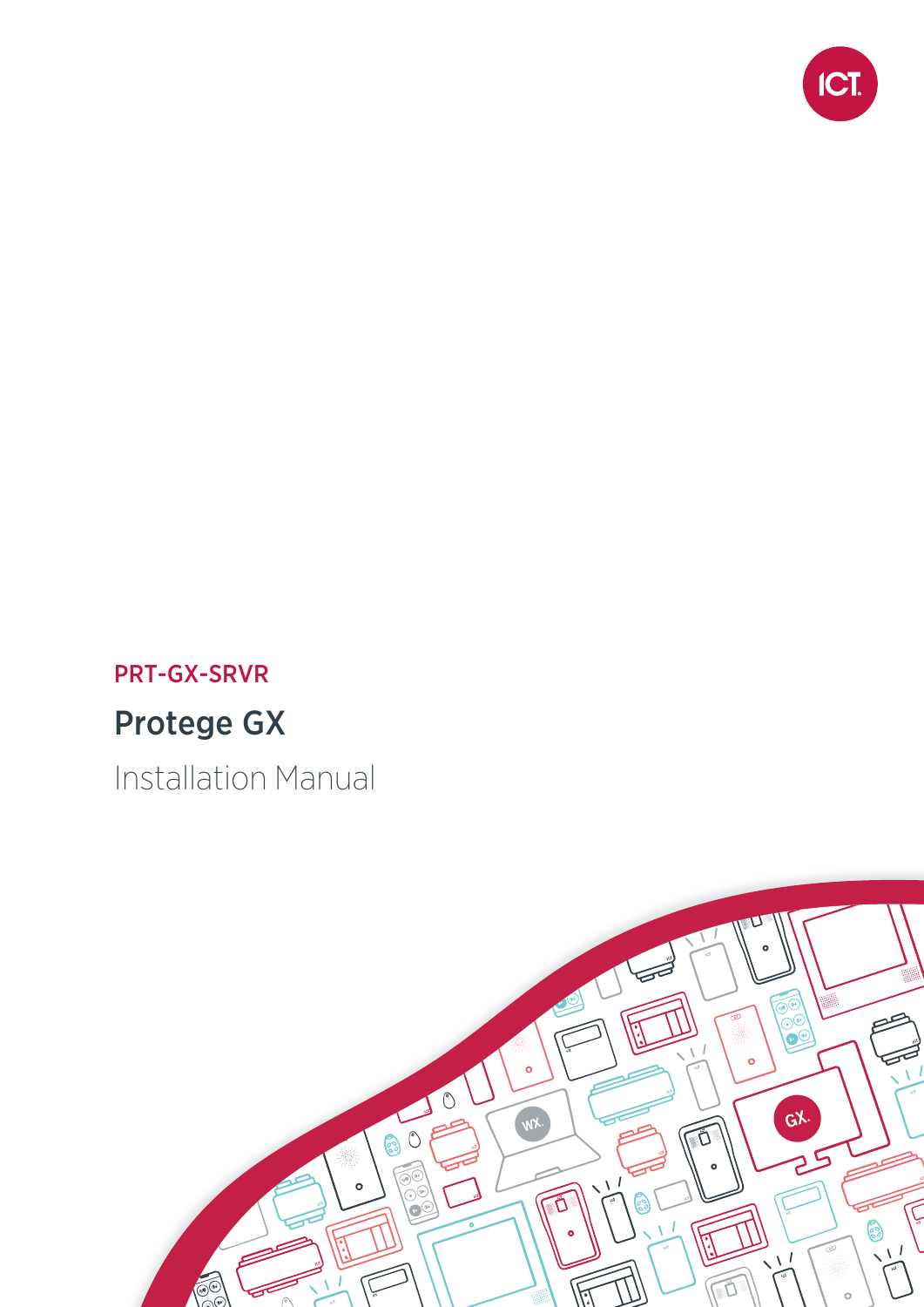The specifications and descriptions of products and services contained in this document were correct at the time of printing. Integrated Control Technology Limited reserves the right to change specifications or withdraw products without notice. No part of this document may be reproduced, photocopied, or transmitted in any form or by any means (electronic or mechanical), for any purpose, without the express written permission of Integrated Control Technology Limited. Designed and manufactured by Integrated Control Technology Limited, Protege® and the Protege® Logo are registered trademarks of Integrated Control Technology Limited. All other brand or product names are trademarks or registered trademarks of their respective holders.

Copyright © Integrated Control Technology Limited 2003-2022. All rights reserved.

Last Published: 03-May-22 10:54 AM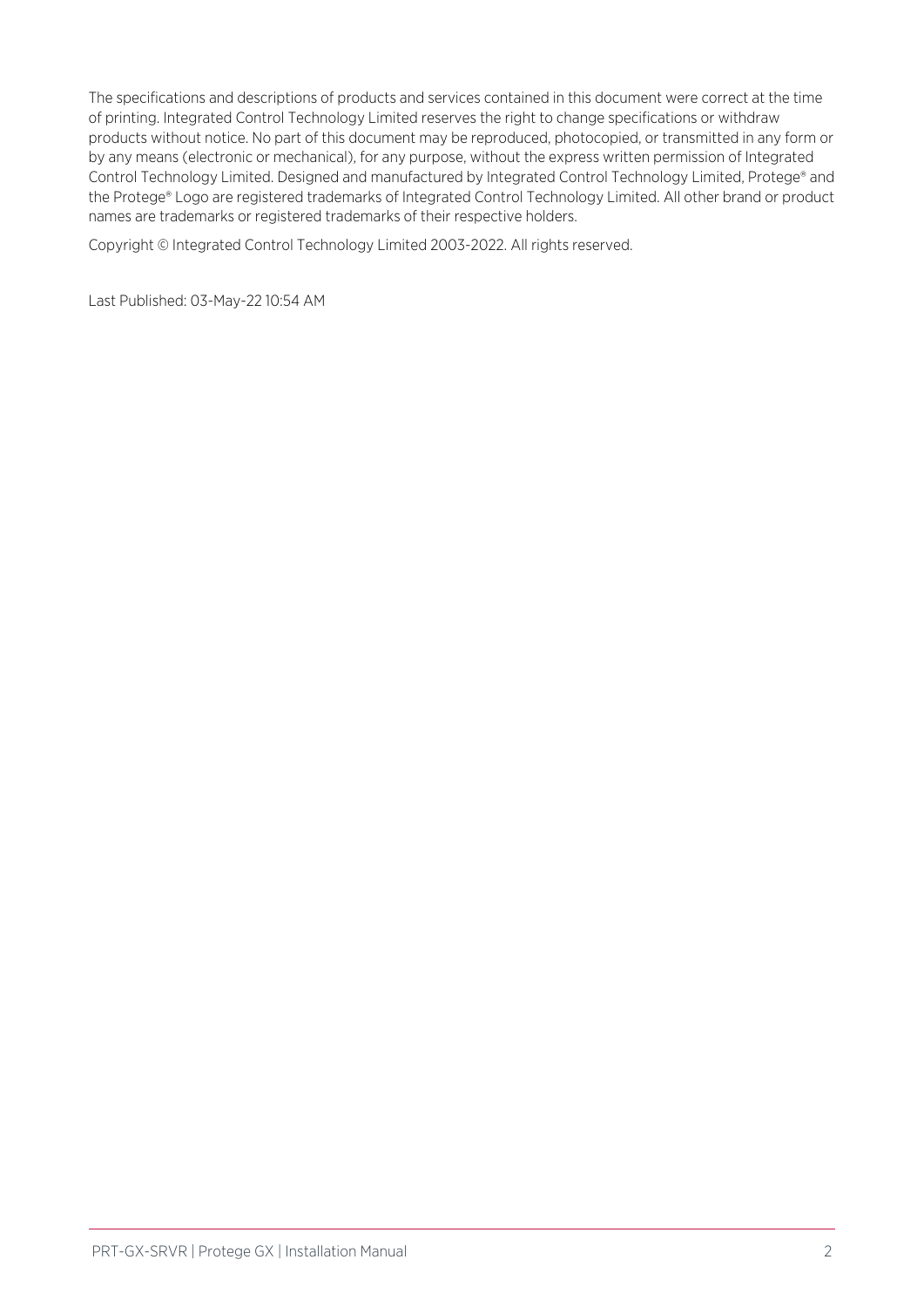# **Contents**

| 22 |  |
|----|--|
|    |  |
|    |  |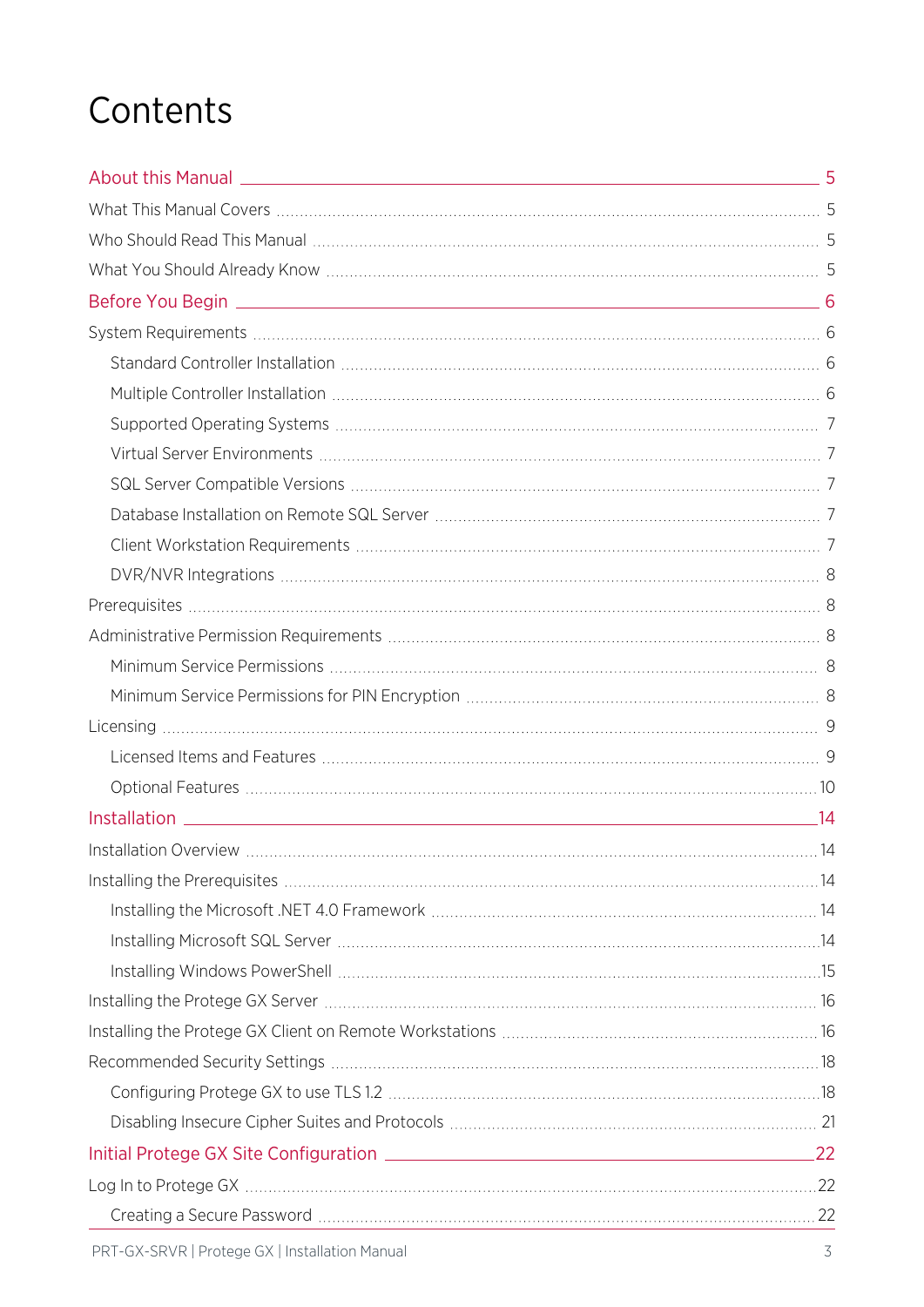| -28 |
|-----|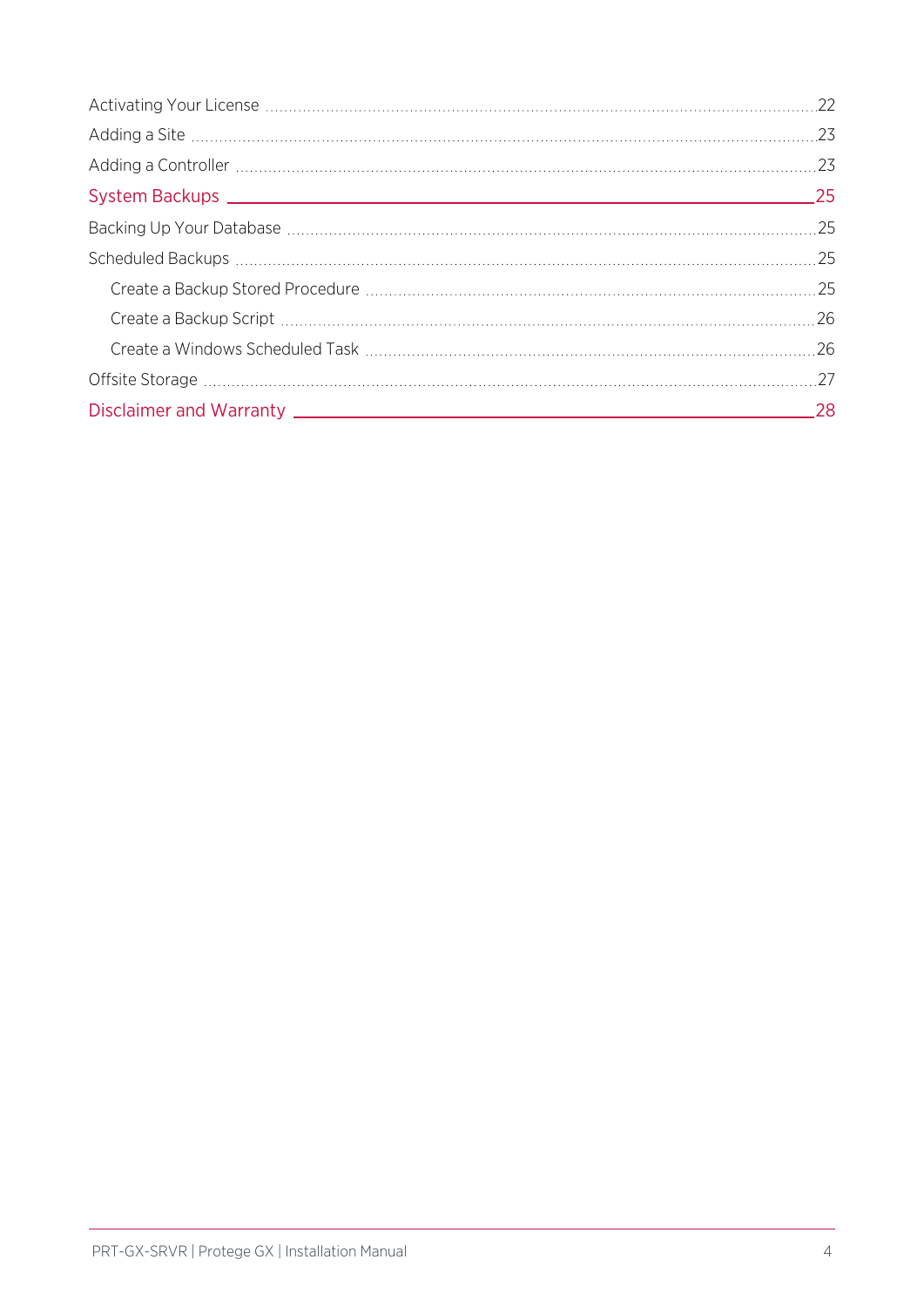# <span id="page-4-0"></span>About this Manual

# <span id="page-4-1"></span>What This Manual Covers

This manual contains information and instructions on:

- ⦁ System requirements
- ⦁ Licensed features
- ⦁ Installing Protege GX
- ⦁ Connecting a controller in Protege GX
- ⦁ Initial site configuration and license activation
- <span id="page-4-2"></span>⦁ Performing system backups

# Who Should Read This Manual

This manual is intended for those that will be installing and configuring Protege GX.

<span id="page-4-3"></span>For instructions on using and programming Protege GX, refer to the Protege GX Operator Manual.

# What You Should Already Know

This manual assumes that you have an intermediate working knowledge of the Microsoft Windows operating system. Details of basic Windows functionality are beyond the scope of this document.

For support, please contact ICT technical support by email or telephone. Refer to the ICT website (www.ict.co) for additional details.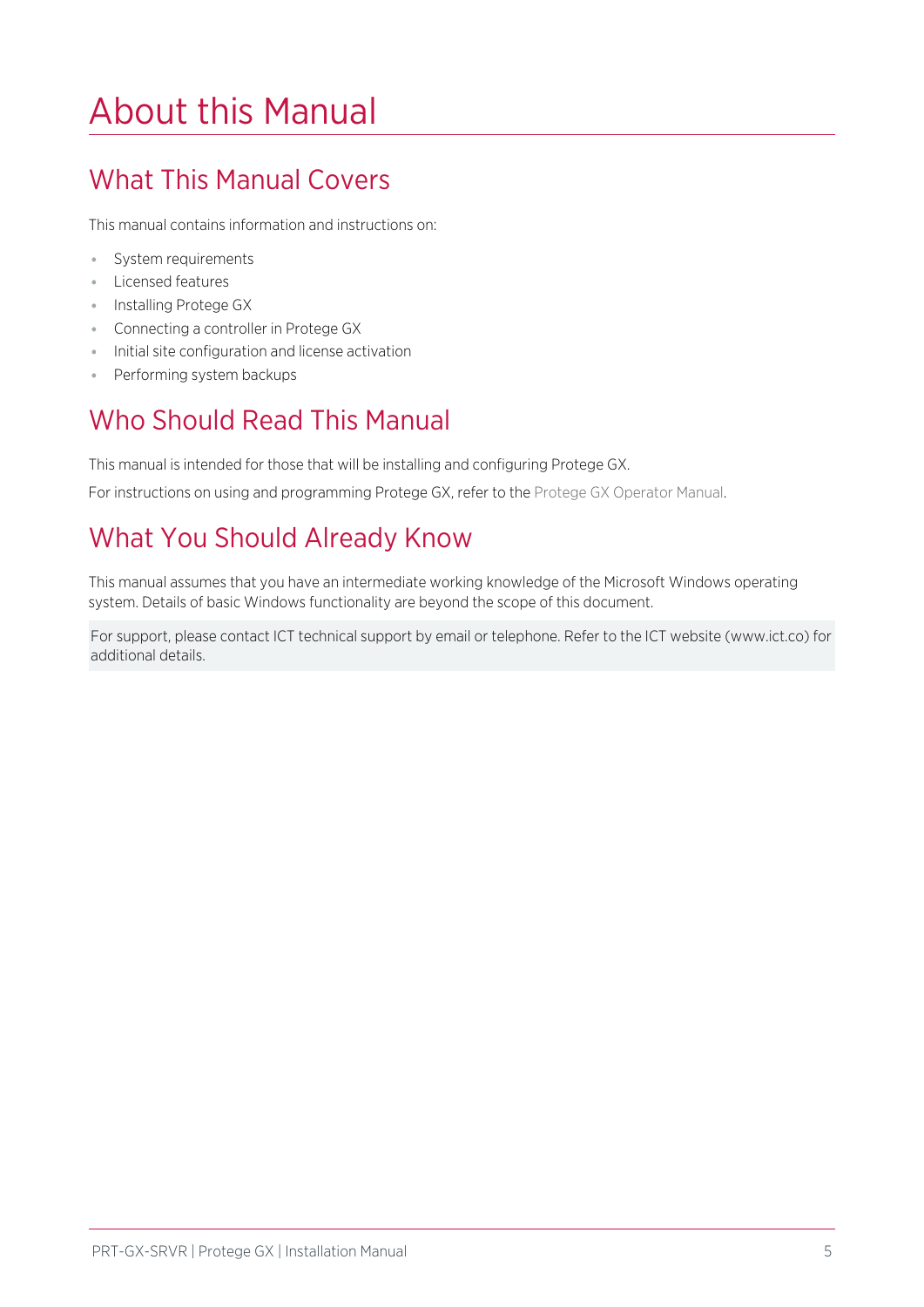# <span id="page-5-0"></span>Before You Begin

This manual provides instructions on installing and configuring Protege GX. It also includes information on system requirements and backup procedures.

<span id="page-5-1"></span>Please take a moment to read the material in this section before installation.

# System Requirements

The following hardware requirements are based on the size and communication requirements of the installation.

An installation with base Protege GX features can operate on the machine specified. A higher performance machine is recommended when using graphics, photo ID and automation features. Use performance specifications appropriate to your installation.

### <span id="page-5-2"></span>Standard Controller Installation

A standard Protege GX installation consists of up to 10 system controllers which communicate with up to 16 modules each. Controllers are connected over Ethernet.

Server Hardware Requirements – Standard Installation

- ⦁ Intel® Dual Core Machine 2.8GHz
- ⦁ 4 GB RAM
- ⦁ 40 GB free disk space
- ⦁ Mouse / Keyboard
- ⦁ Ethernet 10/100MBs

<span id="page-5-3"></span>When communicating with remote sites, additional hardware may be required such as modems, fiber modems or routers. These are beyond the scope of this document.

### Multiple Controller Installation

A multiple controller installation consists of over 10 controllers, which may operate as multiple sites running individual controllers, or a single site running multiple controllers. Each controller may have any number of modules connected. The connection to the controllers may utilize any variety of communication mediums and can communicate independently or on demand.

For best performance, connect using an Ethernet 10/100Mbs connection or similar over a local LAN or WAN network.

Server Hardware Requirements – Multiple Controller

- ⦁ Intel® Quad Core, 2.8GHz or higher
- ⦁ 8 GB RAM
- ⦁ 100 GB free disk space
- ⦁ Mouse / Keyboard
- ⦁ Dual Ethernet 10/100MBs

When the server machine is not used for local login with the Protege GX user interface, a lower performance video card configuration may be selected.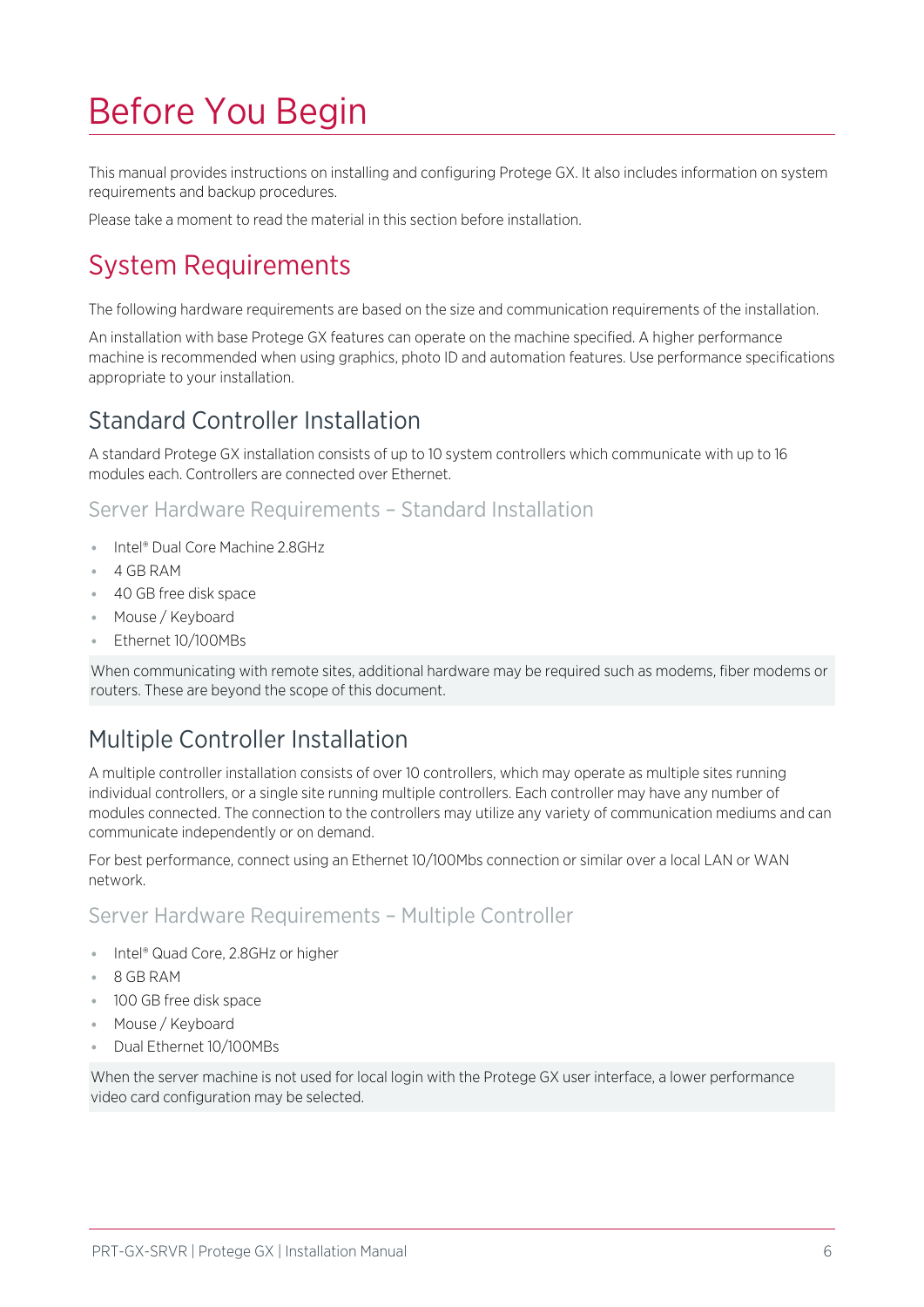## <span id="page-6-0"></span>Supported Operating Systems

| <b>Operating System</b>       | <b>Edition</b>                     | Architecture |
|-------------------------------|------------------------------------|--------------|
| Microsoft Windows Server 2019 | Standard                           | 64-bit       |
| Microsoft Windows Server 2016 | All Editions                       | 64-bit       |
| Microsoft Windows Server 2012 | All Editions                       | 64-bit       |
| Microsoft Windows 11          | Pro, Business, Enterprise          | 64-bit       |
| Microsoft Windows 10          | Professional, Enterprise           | $32/64$ -bit |
| Microsoft Windows 8.1         | Professional, Enterprise, Ultimate | 64-bit       |

### <span id="page-6-1"></span>Virtual Server Environments

The Protege GX server is supported on Virtual Server Environments. However, ICT reserves the right to request customer replication of any errors in a non-virtual environment.

When installing under virtual server environments special care must be taken to ensure that the system requirements (see [previous](#page-5-1) page) are met by the virtualized hardware. The VM must be carefully reviewed with regard to resource and performance before completing any installation.

### <span id="page-6-2"></span>SQL Server Compatible Versions

The Protege GX application uses a non-proprietary open SQL database engine to store and share information. The software is compatible with SQL 2008, 2012, 2014, 2016, 2017 and 2019 in Standard, Express, and Enterprise editions.

The Express edition is a scaled down, free edition of SQL Server that includes the core database engine and functionality. The Express version of SQL supports up to 10 GB.

<span id="page-6-3"></span>For your convenience, the setup files for SQL Server 2014 (SP2) and 2016 (SP2) are included as part of the full distribution package.

### Database Installation on Remote SQL Server

The Protege GX platform supports remote SQL Server installations. Careful consideration must be given to the bandwidth requirements, which are vital to the correct operation of the system.

<span id="page-6-4"></span>When Protege GX has been installed on a remote SQL Server environment, ICT Technical Support reserves the right to request customer replication of any errors in a local SQL Server environment.

### Client Workstation Requirements

Recommended Hardware Requirements - Standard Client

- ⦁ Intel® Dual Core Machine 3GHz
- ⦁ 4 GB RAM
- ⦁ 40 GB free disk space
- ⦁ DirectX 10 Compatible Video Card
- ⦁ Mouse / Keyboard
- ⦁ Ethernet 10/100/1000MBs

When performing graphics, photo ID and automation functions from the client workstation, a higher performance machine may be required to ensure that floor plans and photo identification tasks can operate.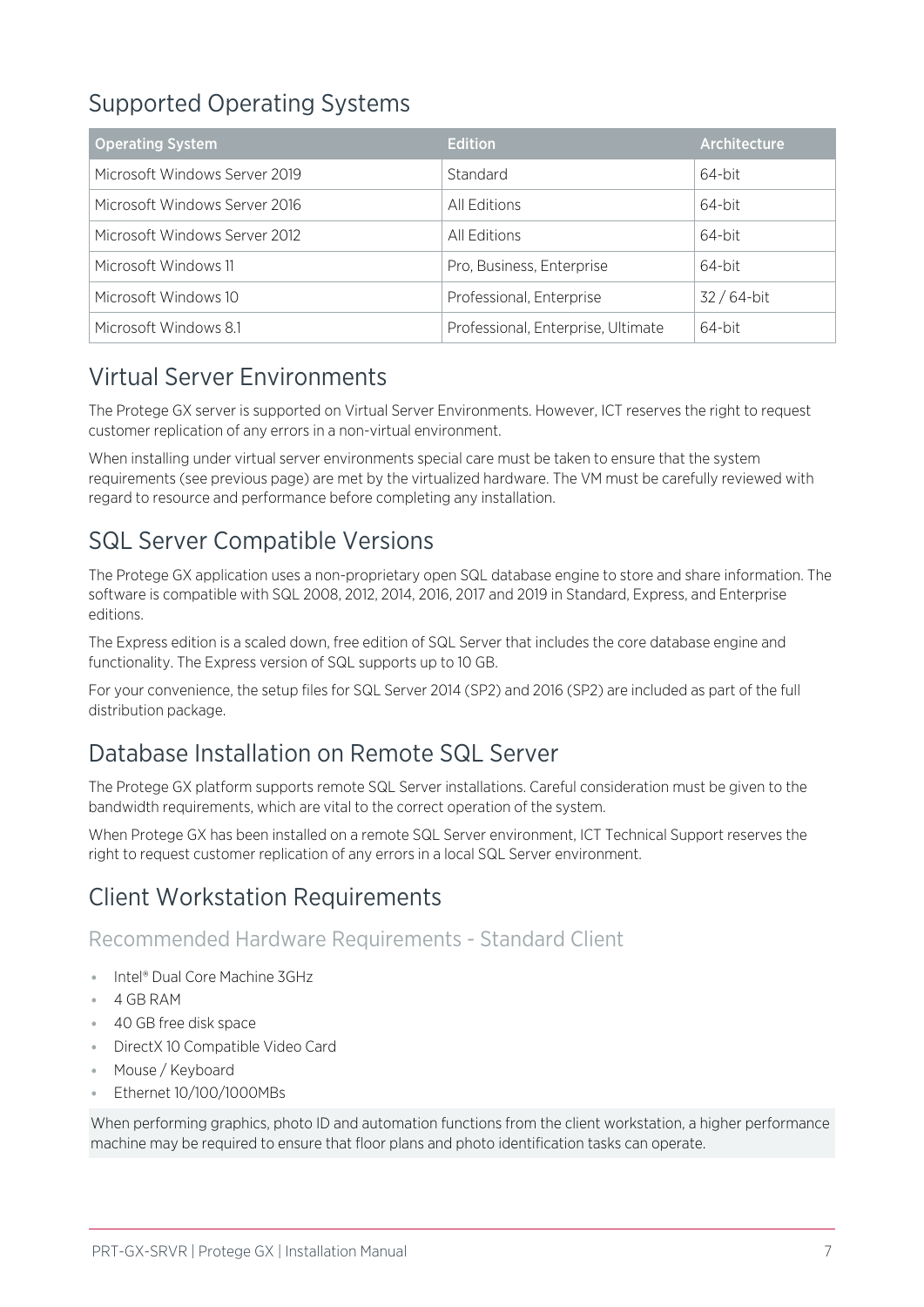### <span id="page-7-0"></span>DVR/NVR Integrations

<span id="page-7-1"></span>When integrating with a DVR/NVR system it will have its own minimum system requirements. It is important that you check with the manufacturer prior to installation to ensure that your machine meets these specifications.

# **Prerequisites**

The following third party components are included in the distribution package and must be installed prior to installing Protege GX:

⦁ Microsoft .NET Framework version 4.0 (or higher)

Note: The above is required to install Protege GX, but if the TLS1.2 security option is selected during installation Microsoft .NET Framework version 4.6.2 will then be installed.

Microsoft SQL Server (required on server machine only): The software is compatible with SQL 2008, 2012, 2014, 2016, 2017 and 2019 in Standard, Express, and Enterprise editions.

Note that Microsoft SQL Server has its own set of prerequisites that must be installed:

- ⦁ Microsoft Windows Installer v4.5
- Microsoft .NET Framework v3.5 SP1
- Microsoft Windows PowerShell v1.0

<span id="page-7-2"></span>The installers for these components are also included in the full distribution package. If these components are not found when installing SQL Server, you will be prompted to install these before continuing.

# Administrative Permission Requirements

To successfully complete installation, you must have local administrative privileges on the workstation(s) you are performing the installation on. You do not need to have domain administrative permissions.

<span id="page-7-3"></span>Administrator permissions are not required to open (run) a client that connects to the Protege GX server. You can run the client application as a limited user on any workstation.

### Minimum Service Permissions

On some sites it is not preferable to grant full administrative permissions to the Protege GX services.

The Protege GX services may use a service account with the following minimum permissions granted for both the main Protege GX database and the events database:

- ⦁ CONNECT
- ⦁ EXEC
- ⦁ db\_datareader
- <span id="page-7-4"></span>⦁ db\_datawriter

### Minimum Service Permissions for PIN Encryption

The Protege GX user PIN encryption option (available with version 4.3.291.6 or higher) uses the SQL Server Always Encrypted feature. Additional permissions beyond the minimums stated above are required to configure and use this feature.

For more information, see Application Note 306: Configuring User PIN Encryption in Protege GX.

- To set up user PIN encryption, the following permissions are required:
	- VIEW ANY COLUMN MASTER KEY DEFINITION
	- VIEW ANY COLUMN ENCRYPTION KEY DEFINITION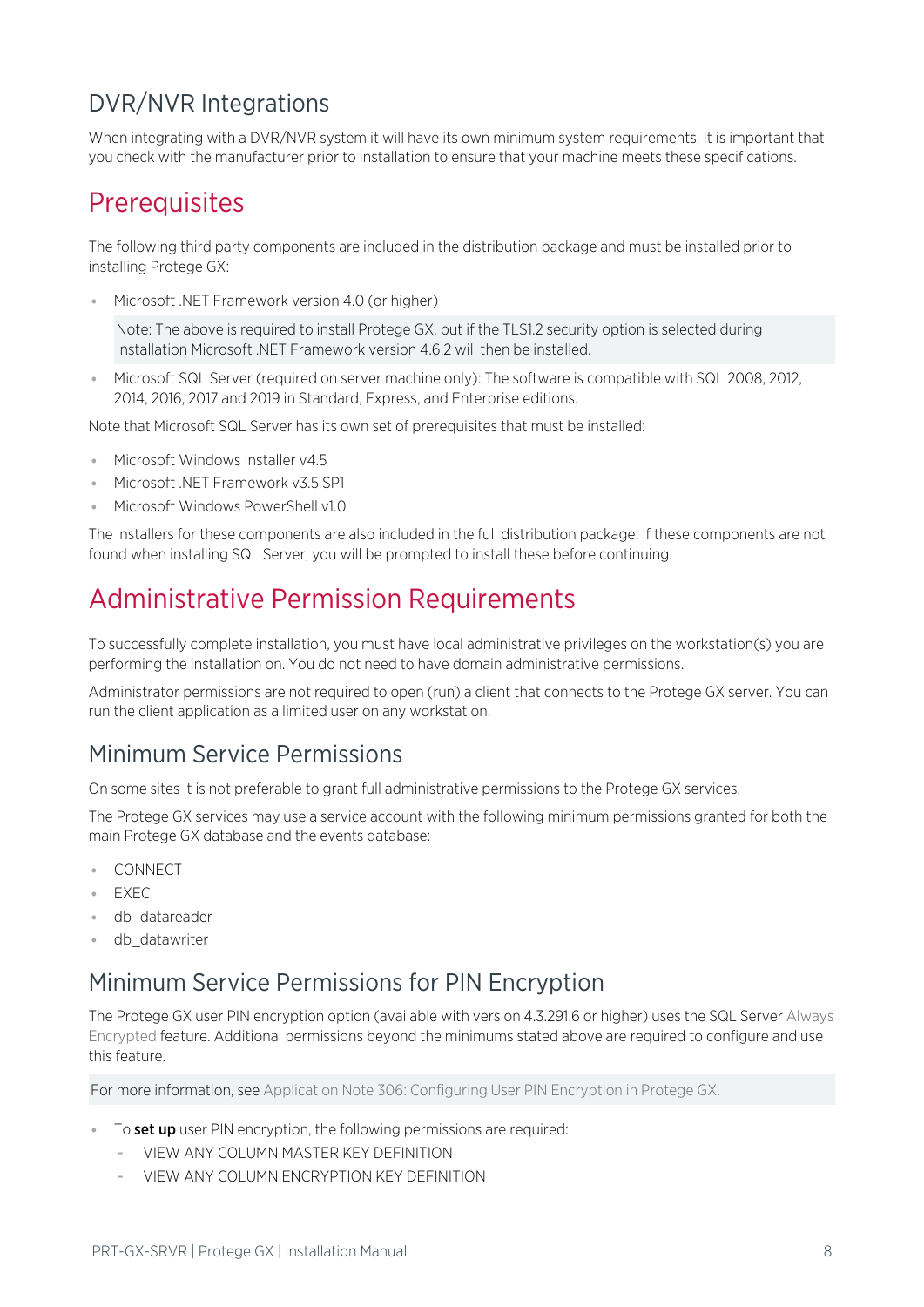- ALTER ANY COLUMN MASTER KEY
- ALTER ANY COLUMN ENCRYPTION KEY
- Read and write access to the Local machine > Personal certificate store
- Read and write access to the Local machine > Trusted Root Certification Authorities certificate store
- To use user PIN encryption, the following permissions are required:
	- VIEW ANY COLUMN MASTER KEY DEFINITION
	- VIEW ANY COLUMN ENCRYPTION KEY DEFINITION
	- Read access to the Local machine > Personal certificate store

<span id="page-8-0"></span>The permissions that are not required to use PIN encryption may be disabled after initial configuration.

# Licensing

Protege GX uses a modular licensing model which is both flexible and scalable. This enables you to purchase only the features you need, yet easily extend your system by adding additional features as you need them.

During installation you will be prompted to enter your software serial number (SSN). All Protege GX software products also require registration. This is achieved by connecting to the web registration service from the server or obtaining and loading a license file (see [page 22\).](#page-21-3) If additional features are purchased at a later date, simply repeat the licensing process.

### <span id="page-8-1"></span>Licensed Items and Features

Protege GX offers two distinct license packs and a flexible licensing model that reduces barriers to entry and scales as sites expand.

The **Protege GX Starter License** is designed to make implementation more cost-effective. This option is ideal for smaller organizations who want to adopt an enterprise-level solution while maintaining the flexibility to expand their Protege GX system as their site grows. The starter license comes with 10 doors and is limited to 100 doors. To license more than 100 doors, you must upgrade to a Standard License.

The **Protege GX Standard License** is ideal for large organizations with greater system requirements. The standard license includes 50 doors, 1 camera and 1 concurrent operator connection, and also adds the calendar actions and email on event features.

Both license packs include powerful reporting capabilities, customizable status pages, graphical floor plans, and no restrictions on the number of users, events, schedules, areas, or hardware modules. The following table indicates the features and scope included in each license. For information on how to expand the functionality and size of your system, refer to the Optional Features section below.

| <b>Functionality</b>                 | <b>Starter License</b> | <b>Standard License</b> |
|--------------------------------------|------------------------|-------------------------|
| <b>Concurrent Client Connections</b> |                        |                         |
| Doors*                               | 10                     | 50                      |
| <b>Sites</b>                         |                        | Unlimited               |
| Controllers                          | Unlimited              | Unlimited               |
| <b>Users</b>                         | Unlimited              | Unlimited               |
| Cameras                              | $\Omega$               |                         |
| <b>DVRs</b>                          | N/A                    | Unlimited               |
| <b>Calendar Actions Feature</b>      | Not Enabled            | Enabled                 |
| Email on Event Feature               | Not Enabled            | Enabled                 |
| SOAP Web Service Feature             | Enabled                | Enabled                 |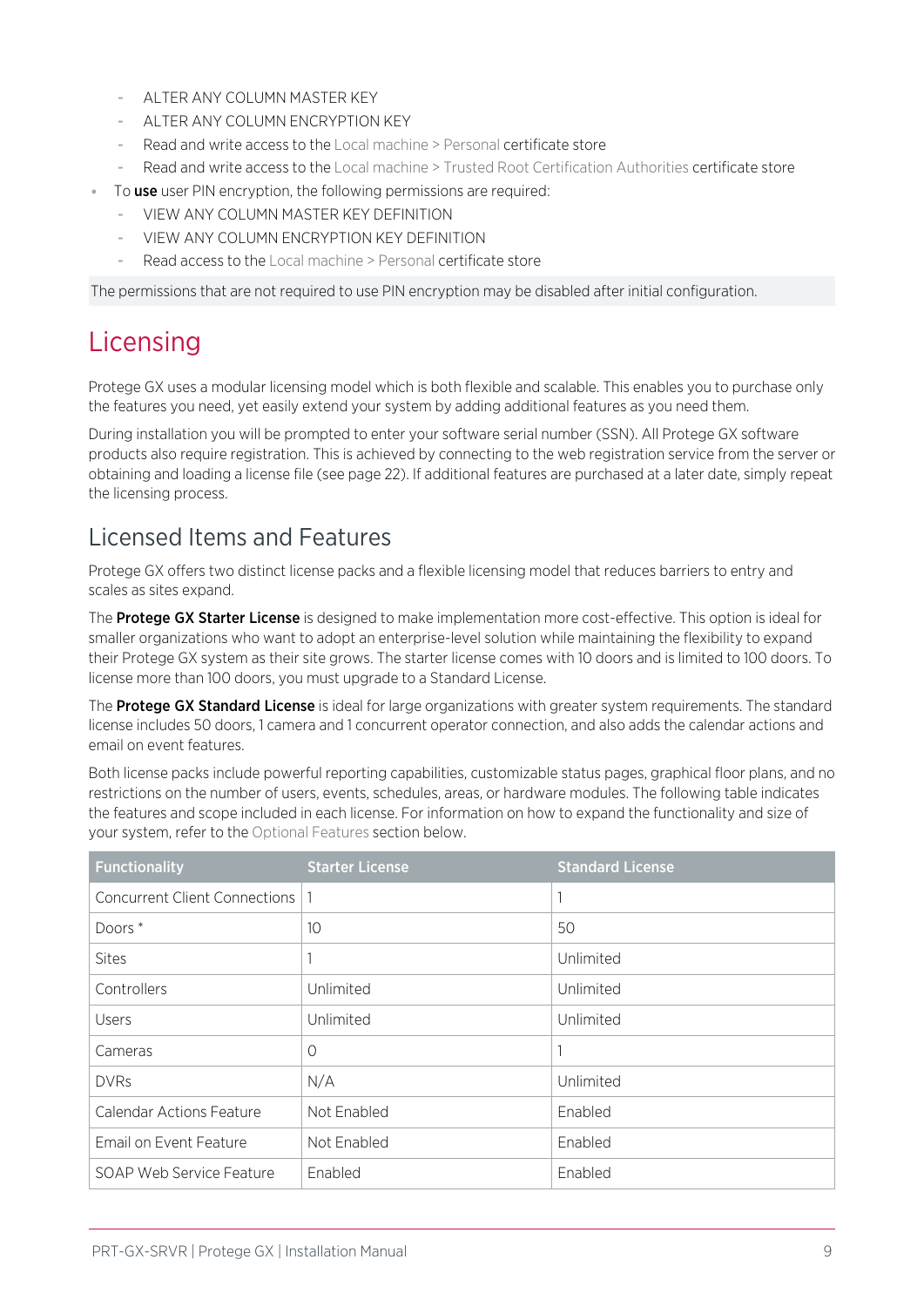| <b>Functionality</b> | <b>Starter License</b> | <b>Standard License</b> |
|----------------------|------------------------|-------------------------|
| Web Client Feature   | Not Enabled            | Enabled                 |
| Web Operators        |                        |                         |

\* wireless locks are considered doors and are included in the doors total.

Additional client, door and camera licenses can be purchased to extend the original configuration. These are only required when exceeding the quantity included in the site's current license.

A starter license will support up to 100 doors (wired or wireless), the features listed as 'Enabled' in the comparison table, and all integrations not marked with \* in the Optional Features section. For additional expansion, including camera integration, an upgrade to a standard license is required.

### Top Out Limits

Doors have a 'top out' limit of 1000, and once this limit has been reached the number of doors allowed becomes unlimited. This means that the maximum number of additional door licenses ever required (in addition to a standard license) would be 950.

Cameras have a 'top out' limit of 500, and once this limit has been reached the number of cameras allowed becomes unlimited. This means the maximum number of additional camera licenses ever required (in addition to a standard license) would be 499.

## <span id="page-9-0"></span>Optional Features

Optional features and a flexible licensing model mean that you can add functionality as your needs change. Flexible license packs are available for doors, cameras, and many other features and integration packages, enabling you to easily extend your system as your business grows.

| <b>Product Code</b>                   | <b>Description</b>                                                                                                                                                                                                                       |
|---------------------------------------|------------------------------------------------------------------------------------------------------------------------------------------------------------------------------------------------------------------------------------------|
| <b>Protege GX Software Extensions</b> |                                                                                                                                                                                                                                          |
| PRT-GX-CLNT                           | Protege GX Client License:<br>Provides an additional concurrent operator (thick client) connection.                                                                                                                                      |
| PRT-GX-WEB-OPR                        | Protege GX Operator License:<br>Provides an additional web operator connection.                                                                                                                                                          |
| PRT-GX-DB-SYNC                        | ICT Data Sync Service License:<br>Enables synchronization of user data from third party systems used for visitor<br>management, HR management, gyms and fitness centers, freight/delivery, and<br>education.                             |
| PRT-GX-AD-OPR                         | Protege GX Active Directory Operator Integration License:<br>Enables operators to log in to Protege GX automatically using their Windows<br>credentials, providing centralized authentication and the convenience of single sign-<br>on. |
| PRT-GX-AD-USR                         | Protege GX Active Directory User Integration License:<br>Enables organizations to automatically create and maintain Protege GX users based<br>on a defined Windows Active Directory security group.                                      |
| PRT-GX-DOR-10                         | Protege GX 10 Door License:<br>Increases the number of licensed doors on the Protege GX server by an additional 10<br>doors.                                                                                                             |
| PRT-GX-DOR-50                         | Protege GX 50 Door License:<br>Increases the number of licensed doors on the Protege GX server by an additional 50<br>doors.                                                                                                             |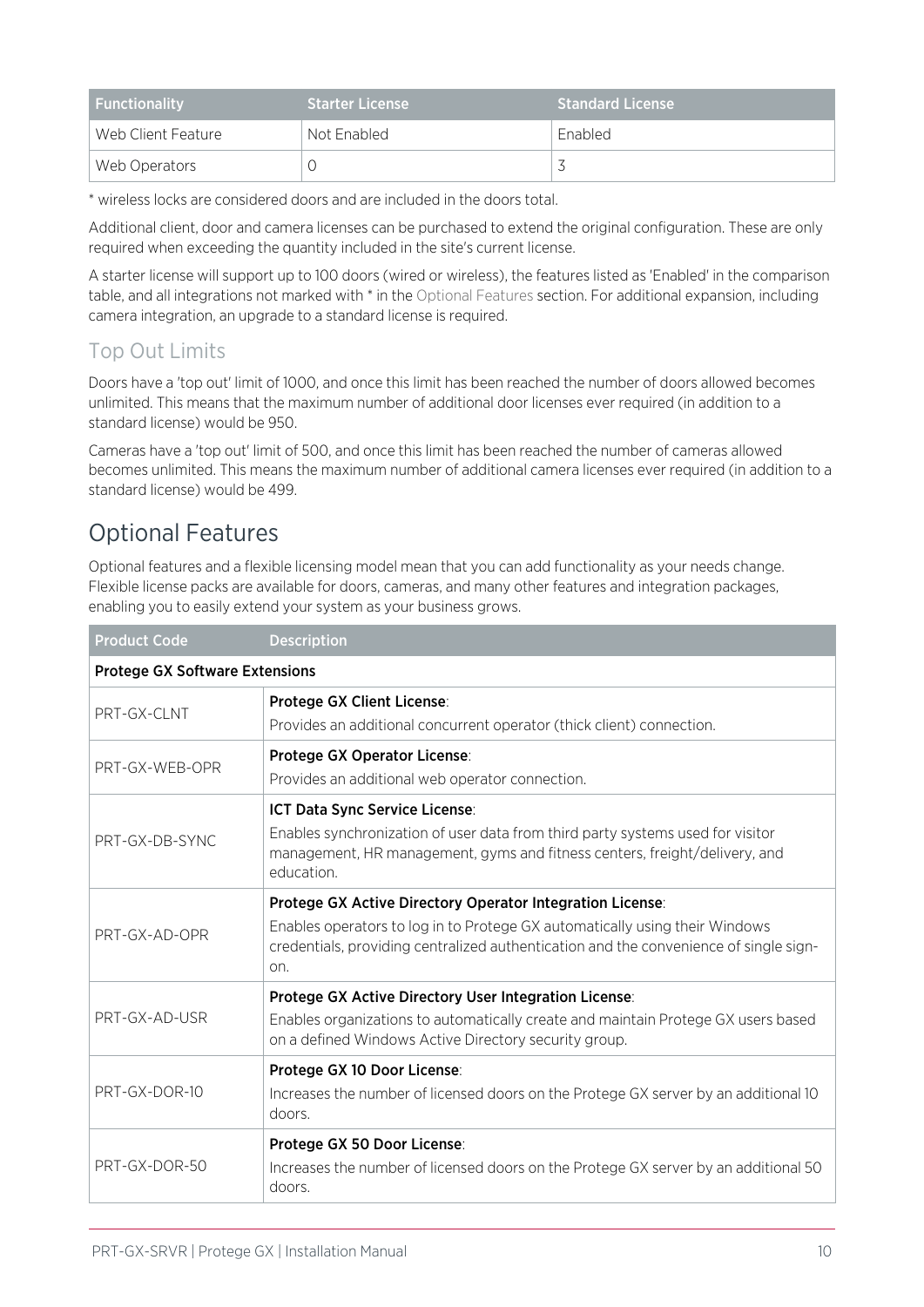| <b>Product Code</b> | <b>Description</b>                                                                                                                                                                                                                                                                                                                                                                      |
|---------------------|-----------------------------------------------------------------------------------------------------------------------------------------------------------------------------------------------------------------------------------------------------------------------------------------------------------------------------------------------------------------------------------------|
| PRT-GX-VOIP-10      | Protege GX 10 SIP Station License:<br>Licensing for 10 Protege GX VoIP intercom stations per PRT-GX-SRVR instance. Each<br>licensed VoIP station is able to make calls to Protege GX client workstations, and<br>operate as master intercom through the workstation user interface.                                                                                                     |
| PRT-GX-VIM          | Protege GX Visitor Integration Module License:<br>Enables organizations to register and track visitors directly from the Protege GX<br>interface, eliminating the need for a separate visitor management system.                                                                                                                                                                        |
| PRT-GX-MUST         | Protege GX Muster Report License:<br>Allows organizations to create muster reports to quickly identify who is in a defined<br>area by listing all users that have entered and/or exited via the readers associated<br>with a door.                                                                                                                                                      |
| PRT-GX-TNA          | Protege GX Time and Attendance License:<br>Allows organizations to create time and attendance reports that utilize the access<br>data from Protege GX to provide information on the in-and-out movements of staff,<br>assisting with payroll and HR management.                                                                                                                         |
| PRT-GX-PHOTO        | Protege GX Photo ID License:<br>Allows operators to create and tailor custom photo ID templates and define the<br>layout and information included on a user's card or label.                                                                                                                                                                                                            |
| PRT-GX-SOAP-SDK     | Protege GX SOAP Web Service Software Development Kit:<br>Provides a simple way to access Protege GX via a web platform. Build your own<br>application with a customized interface, or integrate with a physical device to unlock<br>doors and disarm areas. Compatible across multiple platforms/operating systems.<br>Use of the SOAP SDK requires signing a non-disclosure agreement. |

Features marked with an asterisk \* are not supported by the starter license. An upgrade to a standard license is required to implement these optional features.

| <b>Product Code</b>                    | <b>Description</b>                                                                                                                                                                                                                                |
|----------------------------------------|---------------------------------------------------------------------------------------------------------------------------------------------------------------------------------------------------------------------------------------------------|
| <b>Protege GX Integration Licenses</b> |                                                                                                                                                                                                                                                   |
| * PRT-GX-CAM-10                        | Protege GX 10 Camera License:<br>Additional 10 cameras, standalone or for use with supported DVR/NVR systems.                                                                                                                                     |
| $*$ PRT-GX-CAM-50                      | Protege GX 50 Camera License:<br>Additional 50 cameras, standalone or for use with supported DVR/NVR systems.                                                                                                                                     |
| PRT-GX-TPR-IF                          | Protege GX Third-Party Reader Interface License:<br>Enables integration of third-party card readers and other identification devices over<br>ethernet or the generic reader interface. A license is required for each smart reader<br>configured. |
|                                        | <b>ICT RS-485 Smart Reader License:</b><br>Enables integration of third-party card readers over the RS-485 reader interface. A<br>license is required for each smart reader configured.                                                           |
| PRT-GX-BIO-SP                          | Protege GX Suprema Biometric Integration License:<br>Allows the use of Suprema BioEntry devices for access control directly within Protege<br>GX. One license is required for each Suprema reader that is connected to the system.                |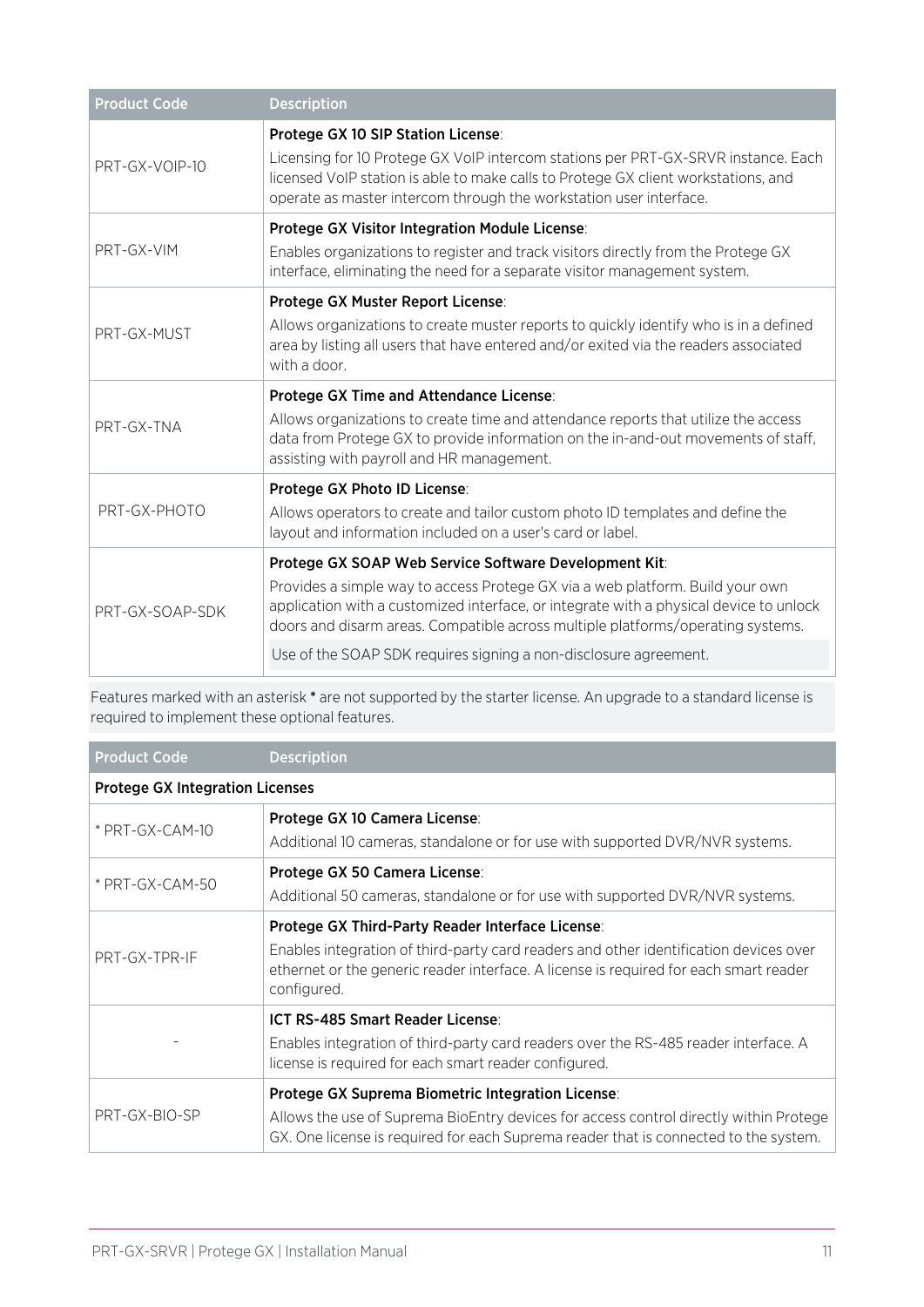| <b>Product Code</b>  | <b>Description</b>                                                                                                                                                                                                                                                             |
|----------------------|--------------------------------------------------------------------------------------------------------------------------------------------------------------------------------------------------------------------------------------------------------------------------------|
| PRT-GX-BIO-PR        | Protege GX Princeton Identity Biometric Integration License:<br>Allows integration with the Princeton Identity system for user identification and<br>integrated access control. One license is required for each Princeton Identity reader<br>that is connected to the system. |
| PRT-GX-DOR-ALEG      | Protege GX Allegion IP Wireless Door License:<br>Enables the connection of a supported Allegion wireless door to a system controller.<br>A license is required for each connected wireless door. Requires a compatible RS-485<br>Allegion Hub.                                 |
| PRT-GX-DOR-AP        | Protege GX Aperio Wireless Door License:<br>Enables the connection of a supported Aperio wireless door to a system controller. A<br>license is required for each connected wireless door. Requires a compatible RS-485<br>Aperio Hub                                           |
| PRT-GX-DSR-DOR       | Protege GX ASSA ABLOY DSR Door License:<br>Enables the connection of a supported ASSA ABLOY DSR system door to a system<br>controller. A license is required for each connected IP-enabled door lock.                                                                          |
| * PRT-GX-DOR-IP      | Protege GX Salto SHIP Door License:<br>Enables the connection of a supported Salto SHIP wireless door to a system<br>controller. A license is required for each connected wireless door. Requires a<br>compatible RS-485 Salto IP Hub.                                         |
| * PRT-GX-DOR-SL      | Protege GX Salto SALLIS Door License:<br>Enables the connection of a supported Salto SALLIS wireless door to a system<br>controller. A license is required for each connected wireless door. Requires a<br>compatible RS-485 Salto Sallis Hub.                                 |
| PRT-GX-INOV          | Protege GX Inovonics IP Gateway License:<br>Enables integration with Inovonics wireless detection devices.                                                                                                                                                                     |
| PRT-GX-VING-HLI      | Protege GX ASSA ABLOY VingCard Integration License:<br>Enables integration with the VingCard VisiOnline system.                                                                                                                                                                |
| * PRT-GX-ELV-HLI-KN  | Protege GX KONE Elevator High Level Interface License:<br>Enables integration with new or existing HLI KONE elevator systems. One license is<br>required per KONE destination server to be integrated with Protege GX.                                                         |
| * PRT-GX-ELV-HLI-MCE | Protege GX MCE Elevator High Level Interface License:<br>Enables integration with new or existing HLI MCE elevator systems. One license is<br>required per MCE destination server to be integrated with Protege GX.                                                            |
| * PRT-GX-ELV-MLI-OT  | Protege GX Otis Elevator Medium Level Interface License:<br>Enables integration with new or existing MLI Otis elevator systems. One license is<br>required per Otis destination server to be integrated with Protege GX.                                                       |
| * PRT-GX-ELV-HLI-OT  | Protege GX Otis Elevator High Level Interface License:<br>Enables integration with new or existing HLI Otis elevator systems. One license is<br>required per Otis destination server to be integrated with Protege GX.                                                         |
| * PRT-GX-ELV-EMS-OT  | Protege GX Otis Elevator Management System License:<br>Enables integration with new or existing EMS Otis elevator systems. One license is<br>required per Otis destination server to be integrated with Protege GX.                                                            |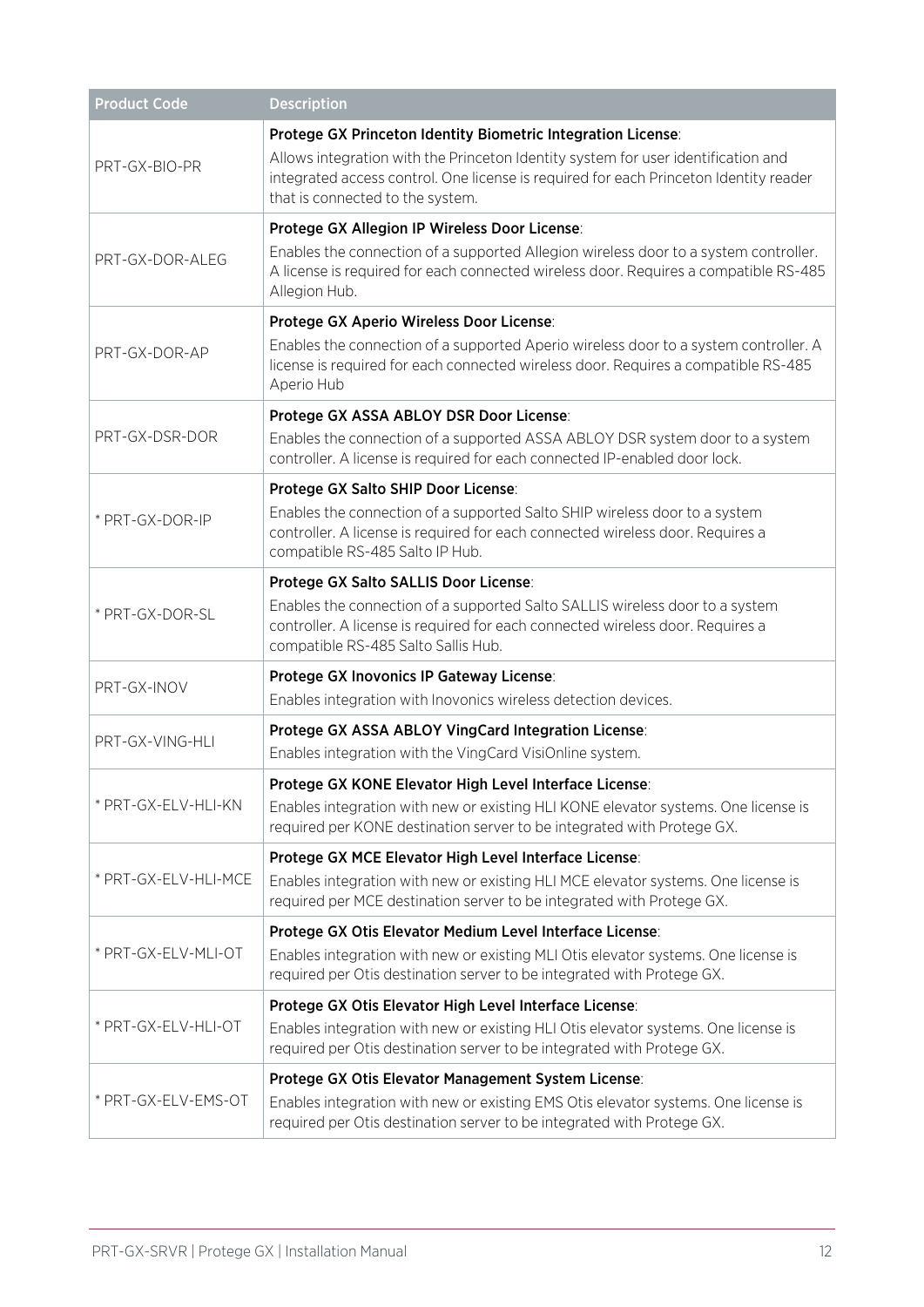| <b>Product Code</b> | <b>Description</b>                                                                                                                                                                                                                                            |
|---------------------|---------------------------------------------------------------------------------------------------------------------------------------------------------------------------------------------------------------------------------------------------------------|
| * PRT-GX-ELV-HLI-SC | Protege GX Schindler Elevator High Level Interface License:<br>Enables integration with new or existing HLI Schindler PORT Technology elevator<br>systems. One license is required per Schindler PORT destination server to be<br>integrated with Protege GX. |
| * PRT-GX-ELV-HLI-TK | Protege GX ThyssenKrupp Elevator High Level Interface License:<br>Enables integration with new or existing HLI Thyssen Krupp elevator systems. One<br>license is required per ThyssenKrupp destination server to be integrated with Protege<br>GX.            |
|                     | Protege GX KeyWatcher TOUCH High Level Interface License:                                                                                                                                                                                                     |
| PRT-GX-KWI          | Enables Key Watcher TOUCH server integration with Protege GX, allowing<br>management of users, operators, schedules and access levels in KeyWatcher cabinets<br>from Protege GX.                                                                              |
|                     | Protege GX CIC Technology KeySecure High Level Interface License:                                                                                                                                                                                             |
| PRT-GX-KSL          | Enables KeySecure server integration with Protege GX, allowing management of<br>users, schedules and access levels in C.Q.R.IT cabinets from Protege GX.                                                                                                      |
| PRT-GX-RED          | Protege GX REDWALL IP Detector License:                                                                                                                                                                                                                       |
|                     | Enables integration with Optex Redwall laser scan detectors.                                                                                                                                                                                                  |
| PRT-GX-BAC-CORE     | Protege GX BACnet Core Service License:                                                                                                                                                                                                                       |
|                     | Enables BACnet integration with Protege GX, allowing monitoring and control of<br>industry-standard building automation devices. The core service license covers the<br>basic integration and the first 32 connected objects.                                 |
|                     | Protege GX BACnet 32 Object License:                                                                                                                                                                                                                          |
| PRT-GX-BAC-PL32     | Each license allows connection of an additional 32 BACnet objects beyond those<br>provided by the core license.                                                                                                                                               |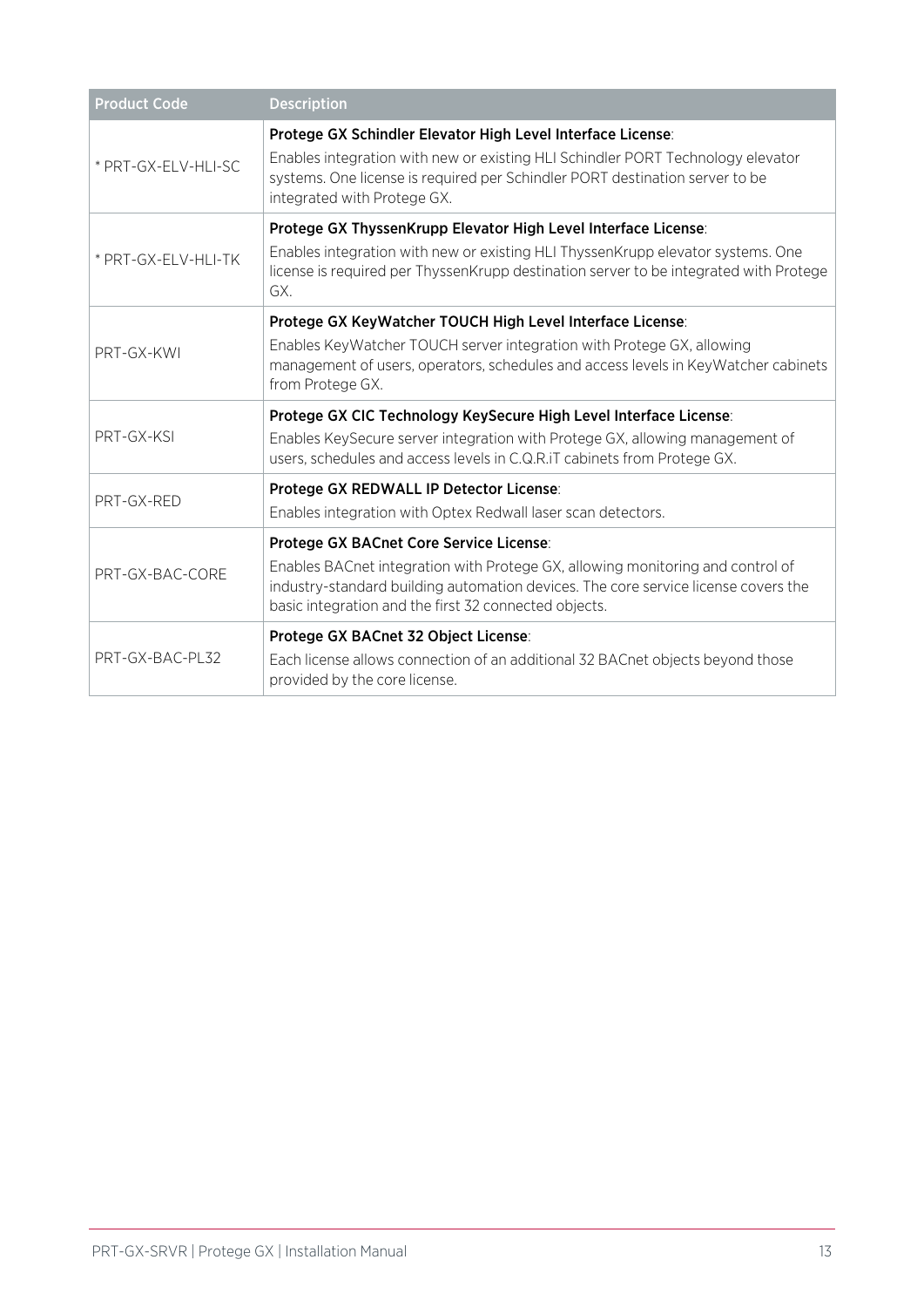# <span id="page-13-0"></span>Installation

The following section outlines the steps required to install Protege GX so you can get up and running quickly.

- 1. Install the prerequisites (see [below\)](#page-13-2)
- 2. Install the Protege GX server (see [page 16\)](#page-15-0)
- 3. Install the Protege GX client on any remote workstations (see [page 16\)](#page-15-1)
- 4. Configure TLS 1.2 (see [page 18\)](#page-17-1)
- 5. Connect the Protege GX controller (see [page 23\)](#page-22-1)
- 6. Perform the initial site configuration (see [page 22\)](#page-21-0)

<span id="page-13-1"></span>You must have local administrative privileges on the server and workstation(s) you are performing the installation on.

## Installation Overview

Protege GX uses a client/server architecture. Every installation includes a server which holds the main system database and the Protege GX services. In most cases it will also have the client software installed. The client application can then be installed on additional workstations, enabling multiple operators to access the system. These workstations connect to the database and services on the Protege GX server.

# <span id="page-13-2"></span>Installing the Prerequisites

Before Protege GX can be installed the prerequisite software must be installed.

- Microsoft NFT 4.0 Framework
- ⦁ Microsoft SQL Server
- <span id="page-13-3"></span>⦁ Windows PowerShell

### Installing the Microsoft .NET 4.0 Framework

Each workstation running the Protege GX client software requires the Microsoft .NET 4.0 Framework.

The .NET 4.0 Framework is able to work side by side with older framework versions. Existing applications that are based on earlier versions of the framework will continue to run on the version targeted by default.

#### To Install the Microsoft .NET 4.0 Framework

- 1. Run the supplied dotNetFx40.exe file. This launches the Microsoft .NET Framework 4 Setup.
- 2. Read and accept the License Agreement, then click Install.
- 3. Follow the onscreen instructions to complete installation.

It is recommended that the machine is rebooted once the .NET installation has completed. Although a reboot is not essential, additional components may be necessary to complete the installation, such as the Windows Image Control installation.

### <span id="page-13-4"></span>Installing Microsoft SQL Server

There are several editions of SQL Server (users can use either SQL Server or SQL Server Express), ranging from a database only installation to database, advanced services, and manageability tools installation.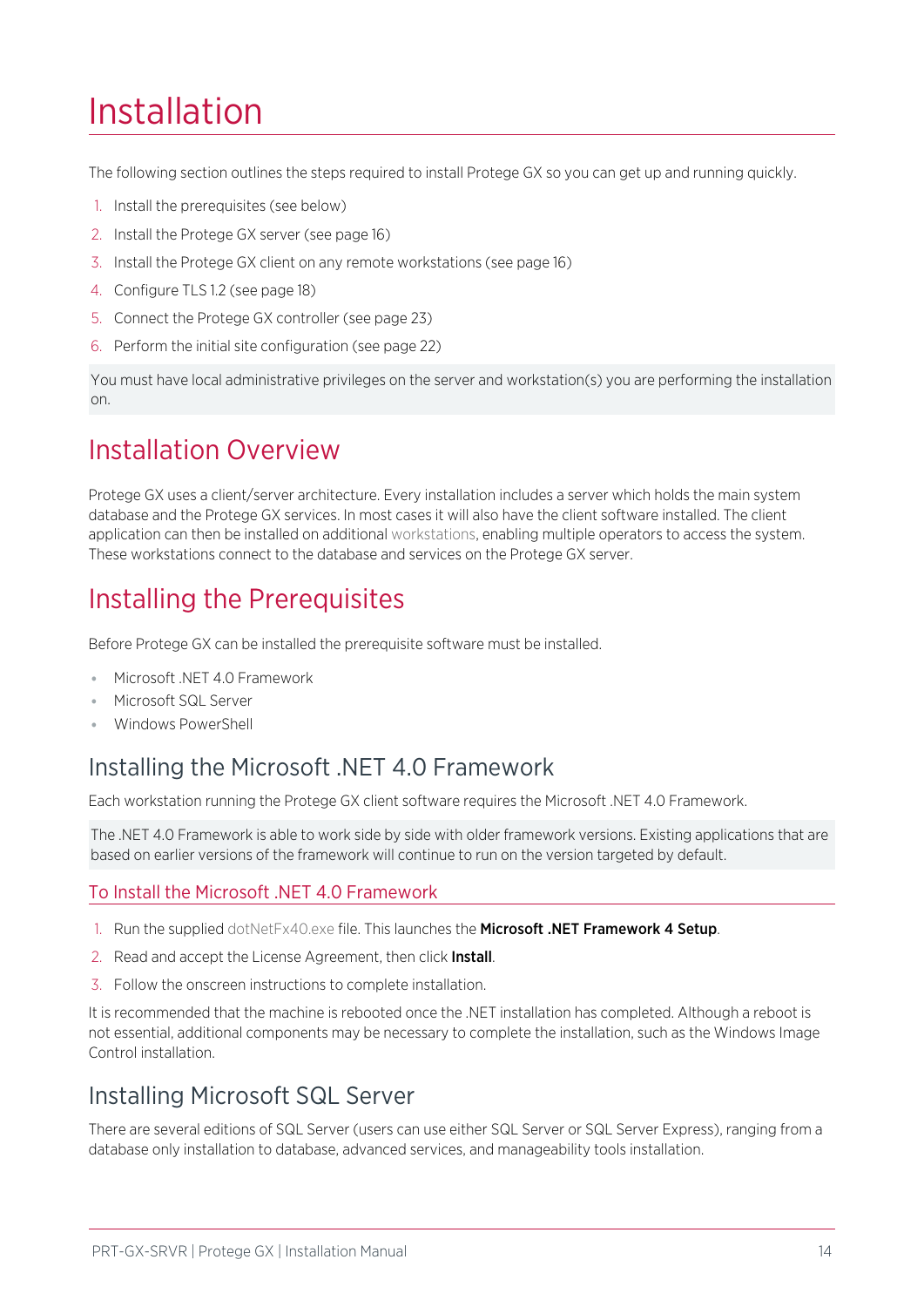Advanced settings within SQL Server or customizing the SQL installation to a particular environment are beyond the scope of this document. If you have specific enquiries, please contact your system administrator or the ICT support team.

The following instructions are for the Protege GX SQL installer (packaged as the supplied **SQLSetup.exe**). This contains SQL 2014 SP2 for 32 Bit operating systems, and SQL 2016 SP2 for 64 bit systems.

During the installation you will be presented with several choices that allow you to customize how SQL Server is installed. Default values will already be selected for all choices presented, and you should simply select **Next** to continue installation. It is strongly recommended that you do not change the default configuration details or SQL instance as these are required for Protege GX to run correctly.

#### To Install Microsoft SQL Server:

- 1. Run the supplied **SQLSetup.exe** file. This launches the Protege GX SQL Server Installation wizard.
- 2. Select Install SQL Server. The contents are extracted to a temporary location.
- 3. During setup, checks are performed to ensure that you have the necessary prerequisites required to successfully install SQL Server. If you are missing required components, you will be prompted to install these before continuing.

Click OK to return to the Protege GX SQL Server installation wizard and install the required prerequisites, then repeat Step 2.

If running Windows Server 2008, follow the instructions for installing Windows PowerShell for Server 2008 (see [below\)](#page-14-0) rather than using the link on the setup wizard.

- 4. Accept the license terms and click **Next**.
- 5. Depending on your version, an **Install Rules** check will ensure there are no potential problems during the setup. Correct any failed prerequisites if necessary, then click **Next** to continue. Warnings can be ignored.
- 6. Ensure the following Features are selected, then click Next:
	- Database Engine Services
	- SQL Server Replication
- 7. Ensure the **Named instance** and Instance ID are set to PROTEGEGX, then click **Next** to continue.
- 8. The Server Configuration details are shown. Click **Next** to continue.
- 9. The Database Engine Configuration details are shown. Click **Next** to continue.
- 10. If required, enable the error reporting option to automatically send error reports to Microsoft. Click Next to continue.
- 11. The installation will progress until SQL Server setup is complete. Click Close to exit the setup wizard.
- <span id="page-14-0"></span>12. Click Close again to exit the Protege GX SQL Server setup wizard.

### Installing Windows PowerShell

Windows PowerShell is included as a standard feature with Windows. However, the feature is not installed by default and must be enabled.

#### To Install Windows PowerShell on a Server 2008 Machine

- 1. From the Windows Start Menu, select **Administrative Tools | Server Manager** to open the Server Management console.
- 2. Click Add Features.
- 3. Scroll down and select **Windows PowerShell**, then click **Next**.
- 4. Click Install to commence installation.
- 5. Once complete, click Close to exit the wizard.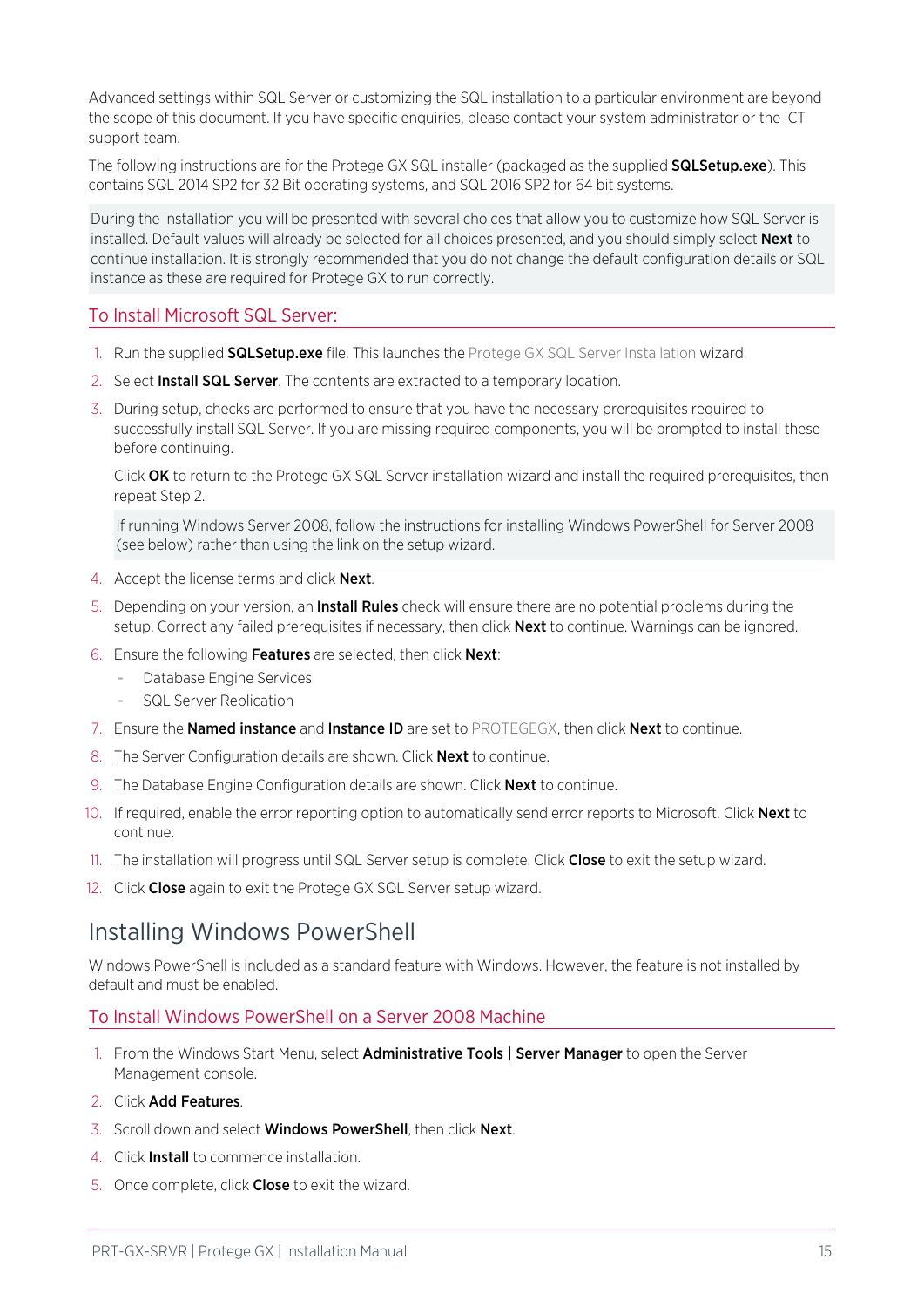#### To Enable Windows PowerShell on other Windows Versions

- 1. Find the option to Turn Windows Features on or off (generally in Control Panel > Programs and Features).
- 2. Scroll down to **Windows PowerShell 2.0** and check the box to activate.
- <span id="page-15-0"></span>3. Click OK.

# Installing the Protege GX Server

Before installing Protege GX, the database engine (Microsoft SQL Server) must be installed separately.

You do not need to install SQL Server on client workstations (computers that will connect remotely to the Protege GX server). To complete client installations, refer to the Protege GX Client Installation section (see [below\)](#page-15-1).

Installing the Protege GX Server Components:

- 1. Run the supplied setup.exe file. This launches the Protege GX install wizard. Click Next to continue.
- 2. Read and accept the license agreement, then click **Next**.
- 3. Enter your registration information, including your name, company, and product serial number. Click Next to continue.
- 4. Click **Next** to install to the default folder, or click **Change** to choose another location.
- 5. Choose the Setup Type, then click Next.
	- Complete: To install all program features
	- **Custom**: To choose the program features and where they will be installed. Use this option if you don't want to install the client interface on the server. Click the icon next to a feature to disable it. Click **Next** to continue.
- 6. Click Next to start the services automatically before the installation completes. By default, services are installed using the local account. If performing a remote installation, you will need to customize the logon and passwords, so you should disable this option and configure the services manually after installation.
- 7. Enter the details of the database server where the Protege GX database will be created. If you selected the defaults when installing SQL Server, this will be the server name and Protege GX (where Protege GX is the SQL instance). Click **Next** to continue.
- 8. To customize the database names and/or paths, clear the setting to **Hide advanced database configuration** options and enter the relevant details. It is recommended that these settings only be modified by advanced users. Click **Next** to continue.
- 9. Click **Next** to use the default WCF TCP/IP port, or specify the ports used by entering the new details.

This option should be changed where another application on the target machine uses the default port, as this will prevent the services from starting.

- To enable logging in with Windows Authentication using Active Directory, the Enable Windows Authentication on Data Service / Client Communications option must be selected.
- If it is not selected during installation, to enable this feature in the future Protege GX will need to be uninstalled, then reinstalled with this option selected.
- 10. Click **Install** to begin installation.
- <span id="page-15-1"></span>11. Click Finish to complete the installation and exit the install wizard.

## Installing the Protege GX Client on Remote Workstations

The Protege GX client is automatically installed as part of the server installation and does not need to be installed if the server components have already been installed on the machine. The following steps need to be performed on additional operator workstations.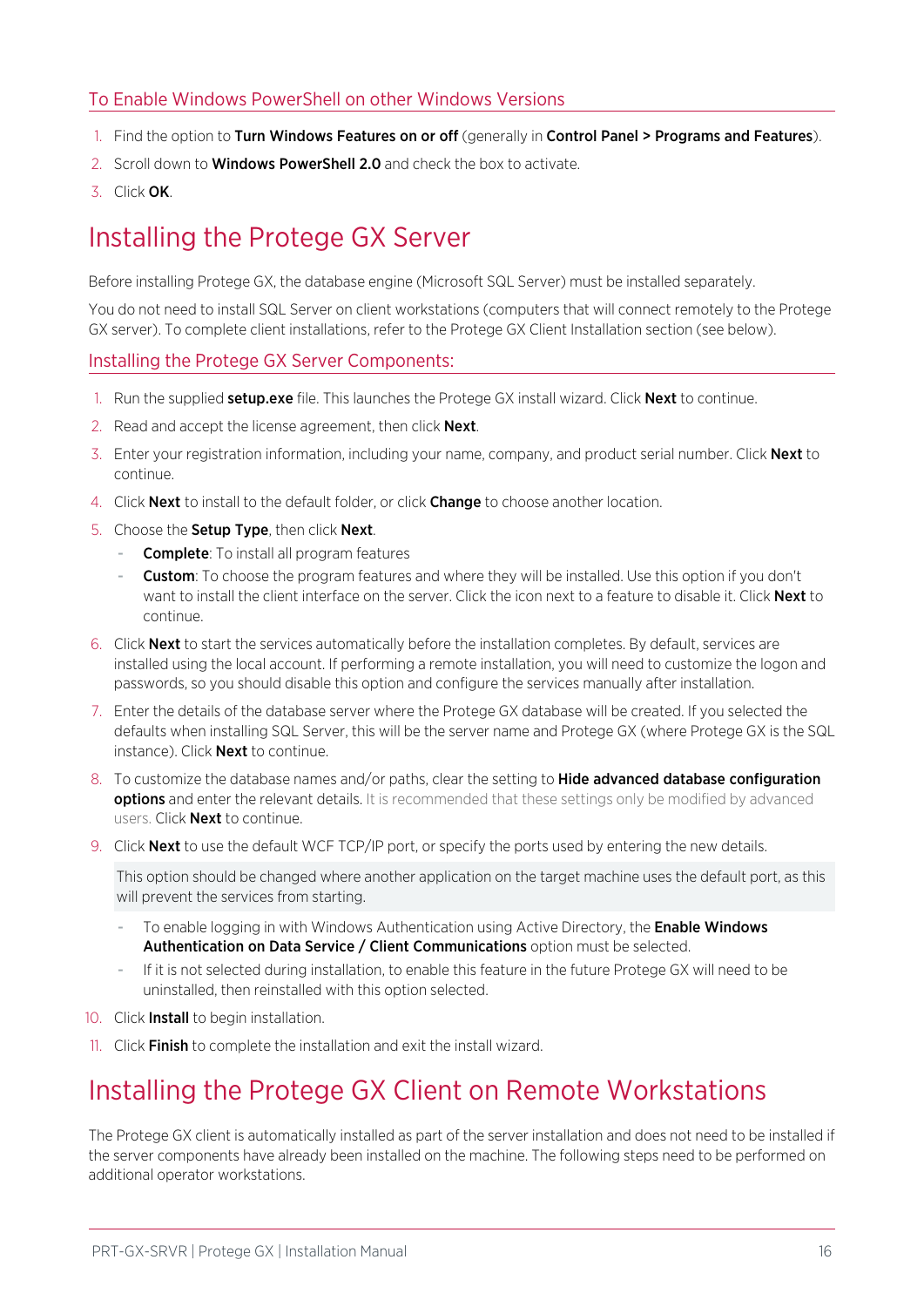#### Installing the Protege GX Client Application:

- 1. Run the supplied setup.exe file. This launches the Protege GX install wizard. Click Next to continue.
- 2. Read and accept the license agreement, then click **Next**.
- 3. Enter your registration information, including your name, company, and product serial number. Click Next to continue.
- 4. Click Next to install to the default folder, or click Change to choose another location.
- 5. Choose the Custom setup type and click Next. This enables you to select the program features that will be installed.
- 6. Click the Server option and select This feature will not be available. The server component is removed from the list of features to be installed.
- 7. Click Next to enable or disable Windows Authentication for the Protege GX server/client communications and configure the WCF TCP/IP ports. You can use the default WCF TCP/IP port, or customize the port used by clearing the setting to use the default option and entering the new TCP/IP Port.

This option should be changed where another application on the target machine uses the default port, as this will prevent the services from starting.

- 8. Click Install to begin installation.
- 9. Click Finish to complete the installation and exit the Install Wizard.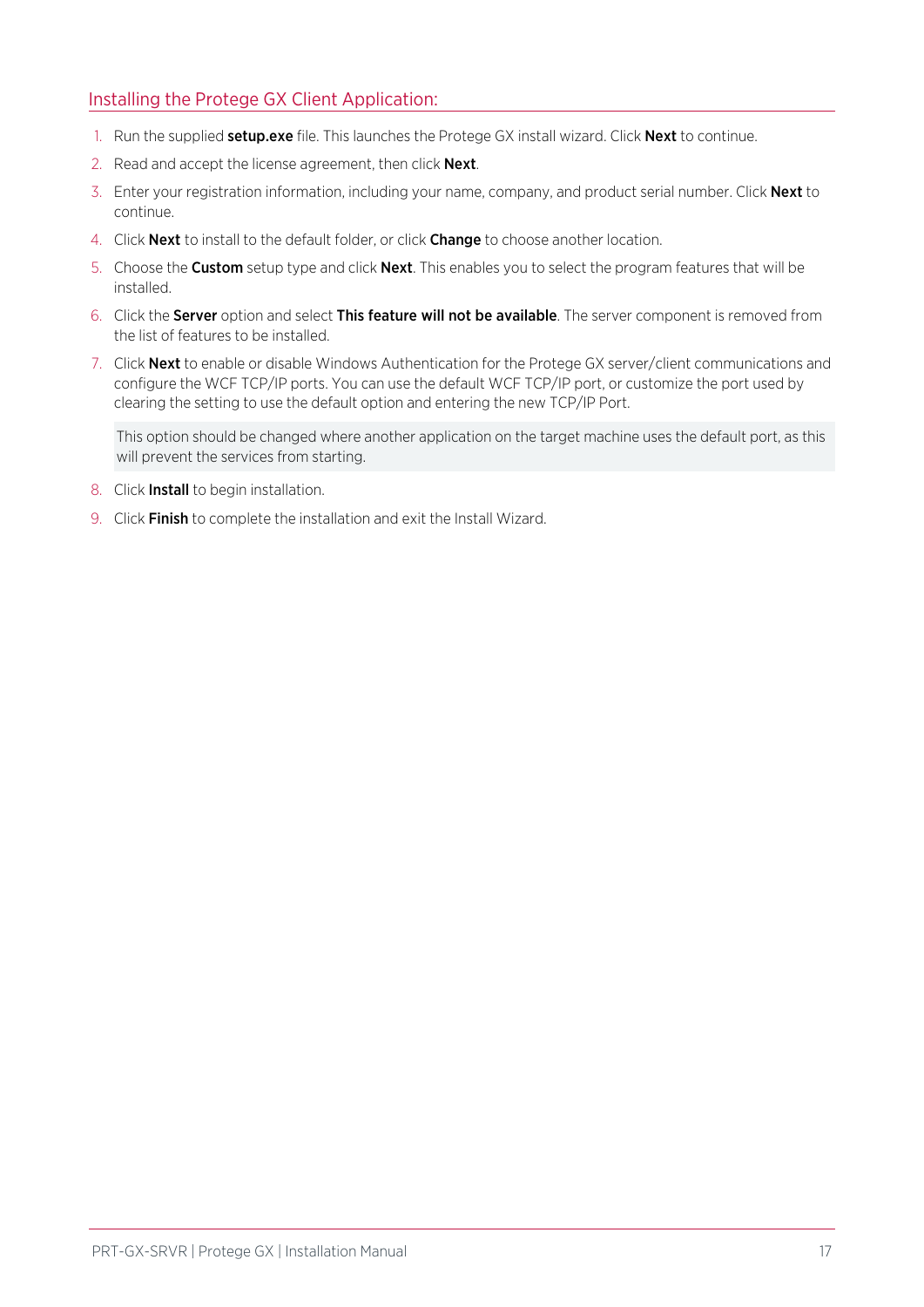# <span id="page-17-0"></span>Recommended Security Settings

It is strongly recommended that Protege GX server installations use best-practice security settings to reduce the risk that the server is exposed to attack. This includes:

- Configuring Protege GX to use TLS 1.2 (see [below\).](#page-17-1)
- <span id="page-17-1"></span>⦁ Disabling insecure cipher suites and protocols (see [page 21\).](#page-20-0)

## Configuring Protege GX to use TLS 1.2

TLS (Transport Layer Security) is a set of security protocols which are implemented to protect communications and transferred data. However, several known vulnerabilities have been reported against earlier versions of TLS. We recommend that you upgrade to TLS 1.2 for secure communication.

### TLS 1.2 Setup

TLS 1.2 is the default security option in the Protege GX installation process, and required items are automatically set up in the background unless a different option is selected. If TLS 1.2 is not currently enabled in your installation, you can enable it by reinstalling the application and ensuring that TLS 1.2 is selected.

To check whether TLS 1.2 was enabled during installation, navigate to the installation directory (C:\Program Files (x86)\Integrated Control Technology\Protege GX) and open GXSV.exe.config in a text editor. If the file contains the text sslProtocols="Tls12", then TLS 1.2 was enabled.

As part of the Protege GX install process a number of items are installed or configured. These include:

- ⦁ Installing Microsoft .NET Framework 4.6.2.
- ⦁ Installing OLE DB Driver 18.
- ⦁ Creating a self-signed certificate on the local PC.
- ⦁ Adding configuration entries into the Windows Registry.
- Adding required configuration entries into the Protege GX config files.

In addition to the above the following manual steps are required to fully enable TLS 1.2 for Protege GX.

Different configuration is required to use TLS 1.2 with Windows Authentication. For instructions see Application Note 277: Configuring Protege GX to use TLS 1.2.

#### Enabling Force Encryption and TCP/IP

- 1. Open SQL Server Configuration Manager:
	- Press **Windows + R** to open the run dialogue.
	- Type sqlservermanager<version>.msc, replacing <version> with the version number of the application corresponding to your SQL Server installation (see this [page](https://docs.microsoft.com/en-us/sql/relational-databases/sql-server-configuration-manager?view=sql-server-ver15)).
	- Click OK.
- 2. Open the **SQL Server Network Configuration** section from the left-hand pane.
- 3. Right click on **Protocols for ProtegeGX** (or the SQL instance name that holds the Protege GX database), and select **Properties**.
- 4. In the Properties window set Force Encryption to Yes and click OK.
- 5. Open Protocols for Protege GX.
- 6. Double click TCP/IP and set Enabled to Yes. Click OK to close the window.
- 7. Open **SQL Server Services** from the left-hand pane.
- 8. Right click on SQL Server (ProtegeGX) in the right-hand pane and select Restart to restart the Protege GX SQL Server Service.
- 9. When complete, close the SQL Server Configuration Manager.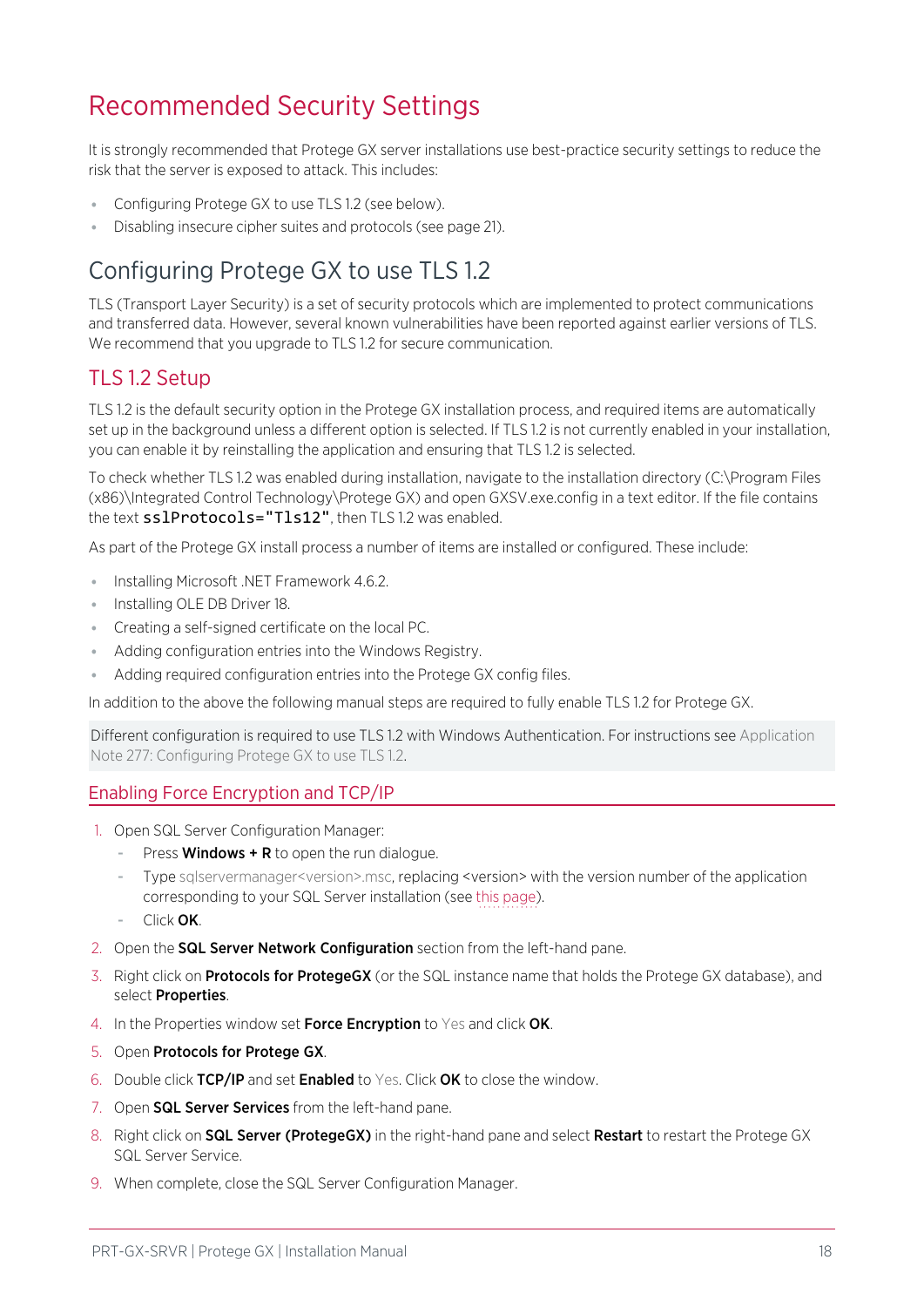#### Enabling the IIS Management Console

- 1. Enable the IIS Management Console by navigating to: Control Panel > Programs and Feature > Turn Windows Features On or Off.
- 2. In the feature list, navigate to Internet Information Services > Web Management Tools > IIS Management Console. Check the box to enable this feature.
- 3. Click OK.
- <span id="page-18-0"></span>4. Restart all Protege GX services.

#### Using a Custom Certificate

In some systems, it is preferred to use a custom TLS/SSL certificate instead of the self-signed certificate generated by Protege GX during installation. Some additional configuration is needed to install the custom certificate.

This is required when there are Protege GX clients connecting to the server from outside the router/firewall and port forwarding is in place. The custom certificate must refer to the external hostname of the Protege GX server.

The exact process may vary depending on your operating system. Consult your IT provider for more detailed instructions.

#### Obtaining the Server Certificate

An SSL certificate in the form of a .pfx file must be obtained from your IT provider. This can be self-signed or provided by a trusted certificate authority. You will also require the password used to generate the file, in order to install the certificate.

#### Installing the Server Certificate

- 1. Copy the .pfx file to the Protege GX server you are installing the certificate on.
- 2. Double click the certificate to initiate the **Certificate Import Wizard**.
- 3. Set the **Store Location** to Local Machine.
- 4. Do not change the File to Import.
- 5. Enter the password used to generate the .pfx file. The person who generated the certificate should know this.
- 6. Set the place where you wish to store the certificate as the Personal folder.
- 7. Complete the import.

#### Configure Protege GX to use the Certificate

Once the certificate is installed you will need to configure Protege GX to use that certificate for its connections.

- 1. Open Microsoft Management Console by pressing [WIN + r], typing mmc and pressing enter.
- 2. Once the console is open, open Add or Remove Snap-ins by pressing [CTRL + m], or via the File menu.
- 3. Double click Certificates, select Computer Account and click Next.
- 4. Select Local Computer and click Finish.
- 5. Click OK to close the snap-ins window.
- 6. Navigate to Certificates (Local Computer) > Personal > Certificates.
- 7. You should be able to see your installed certificate here. Double click on it.
- 8. Find the field named **Thumbprint** and copy the data from it to a safe place.
- 9. Open GXSV.exe.config, located in the installation directory (C:\Program Files (x86)\Integrated Control Technology\Protege GX).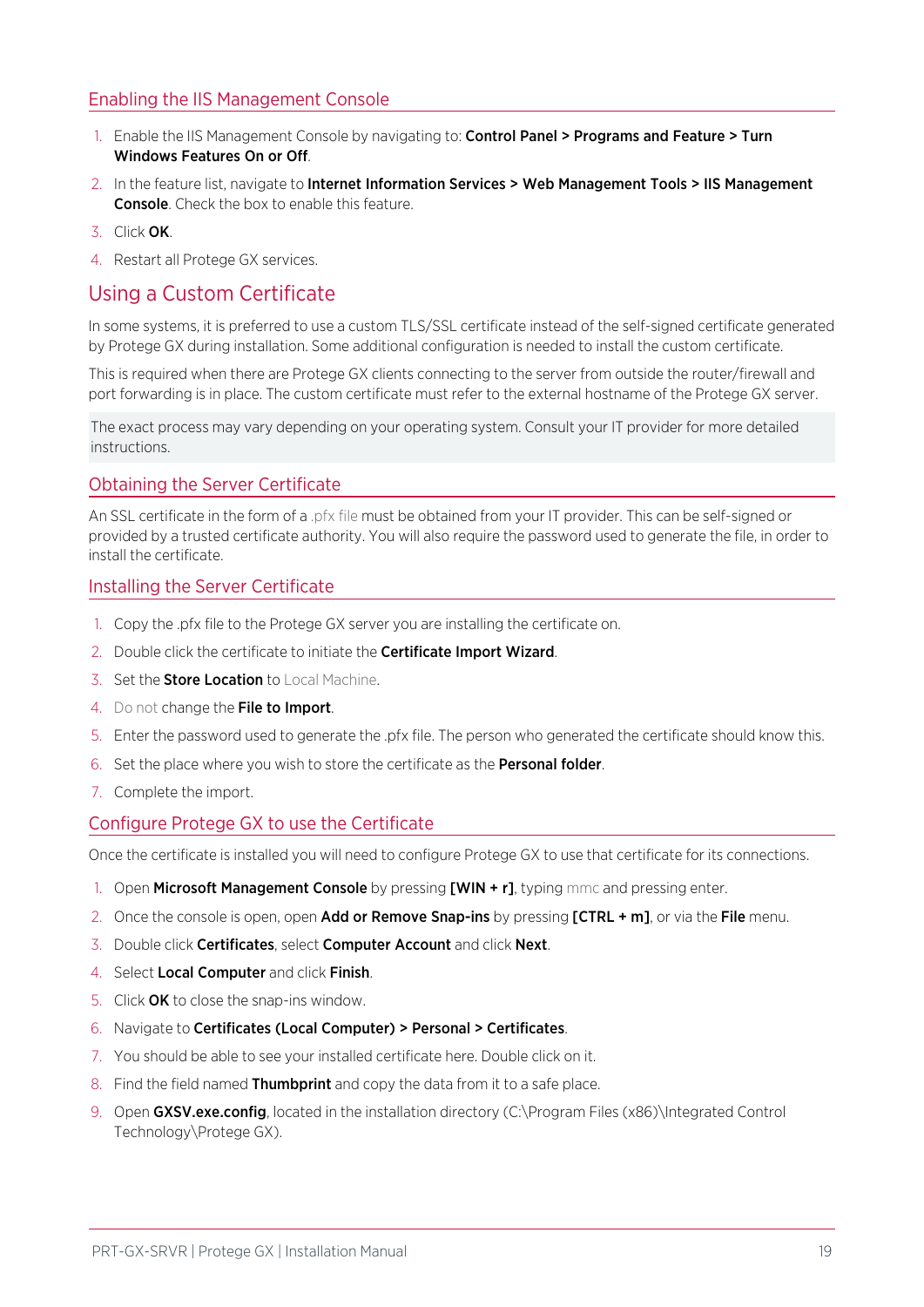Files in this directory require administrator permissions to edit. You may need to open the file as an administrator using an application like Notepad++, or make a copy in a different directory to edit and replace the original.

10. Locate the following section in the XML:

/configuration/system.serviceMode1/behaviors/serviceBehaviors/behavior[@name="md"]/serviceCertificate

If this section does not exist it is because you did not install Protege GX with TLS enabled.

11. In the <serviceCertificate> tag, change the findValue to the thumbprint of the new certificate you installed. The result will look similar to the following:

```
<serviceCertificate
storeLocation="LocalMachine" storeName="My" findValue="CERTIFICATE
THUMBPRINT" x509FindType="FindByThumbprint" />
```
12. Save the config file and restart the Protege GX Data Service for the changes to take effect.

#### Enabling Certificate Validation on the Client

When a custom trusted certificate is in use, it is recommended to enable service certificate validation to harden the connection between the Protege GX server and client. This protects against man-in-the-middle attacks during the initial connection.

This is only available when a third-party certificate provided by a trusted authority is used, or a self-signed certificate that has been installed as a trusted certificate on client workstations. If the same client workstation is used to connect to multiple Protege GX servers, this setting requires all servers with TLS enabled to use a trusted certificate.

To enable service certificate validation, complete the following configuration on all client workstations:

1. Open GXPI.exe.config, located in the installation directory (C:\Program Files (x86)\Integrated Control Technology\Protege GX).

Files in this directory require administrator permissions to edit. You may need to open the file as an administrator using an application like Notepad++, or make a copy in a different directory to edit and replace the original.

2. Directly after the <configSections> node, add the <appSettings> node as shown below:

```
<configSections>
    <section
name
="microsoft.scripting"
 type="Microsoft.Scripting.Hosting.Configuration.Section,
Microsoft.Scripting, Version=1.0.0.0, Culture=neutral,
PublicKeyToken=null" requirePermission="false" />
</configSections>
<appSettings>
    <add key="client.validateServiceCertificate" value="true" />
</appSettings>
```
3. Save the config file.

The customized config file may be overwritten when the software is upgraded. You may be required to add the <appSettings> node to each client again after the upgrade.

#### Renewing TLS Certificates

Sometimes it is necessary to renew or update the TLS certificate associated with a Protege GX installation. This can happen when: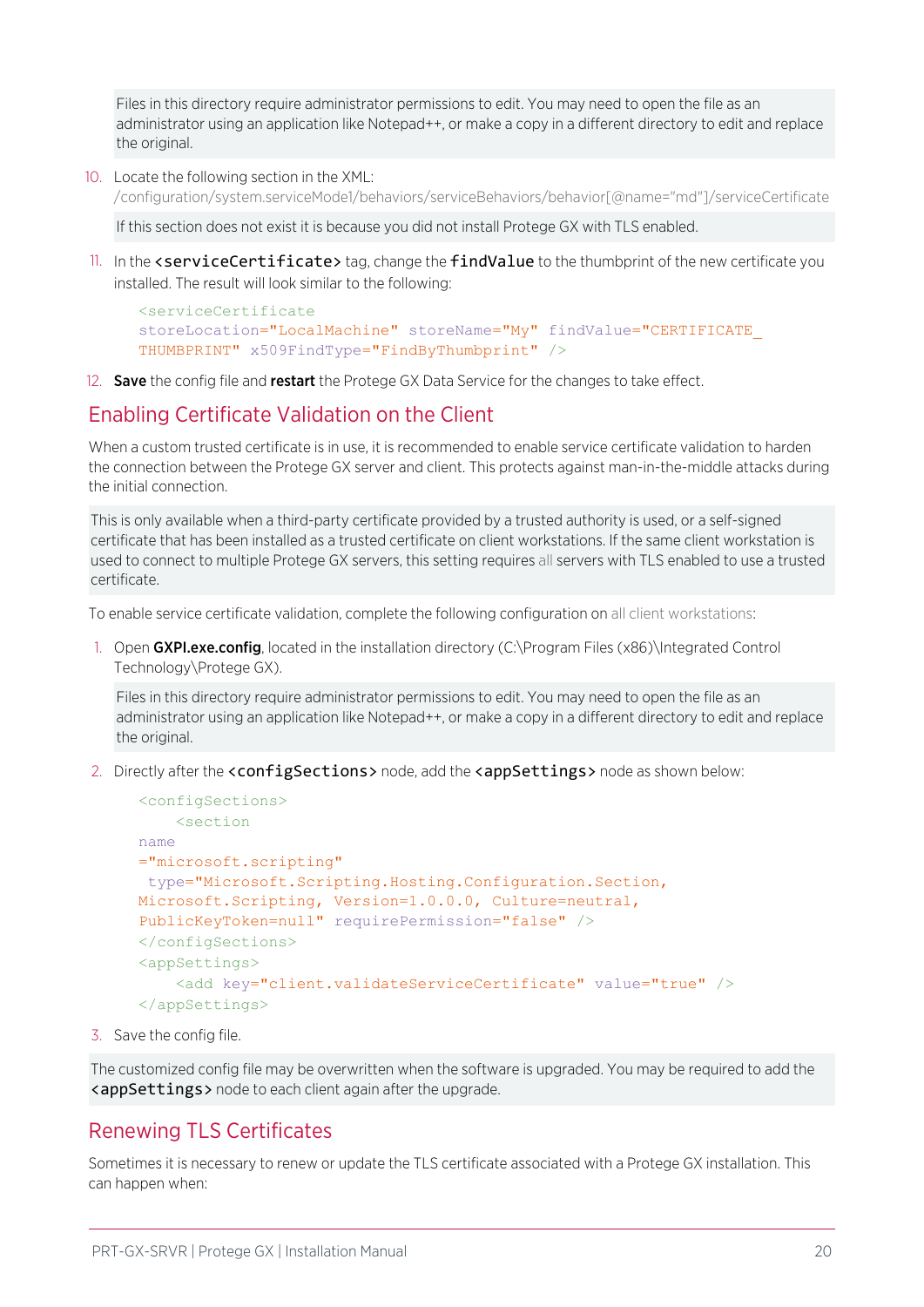- ⦁ The existing certificate expires.
- ⦁ The server's IP address or hostname changes so that the existing certificate is no longer valid.

If you are using the default self-signed certificate generated by your Protege GX installation, you must uninstall and reinstall Protege GX to generate a new self-signed certificate.

<span id="page-20-0"></span>If you are replacing a custom certificate, you will need to install and configure the new certificate as described above (see [page 19\)](#page-18-0). To complete the process, restart the Protege GX Data Service.

### Disabling Insecure Cipher Suites and Protocols

When configuring a Protege GX server, we recommend that you follow best practice by disabling old and insecure cipher suites and communication protocols. This requires editing the registry settings on the Protege GX server. For more information about the relevant settings, see the Microsoft [documentation](https://docs.microsoft.com/en-us/windows-server/security/tls/tls-registry-settings) and contact your IT provider.

#### Always back up (export) the registry settings before editing the registry.

IIS Crypto by Nartac [Software](https://www.nartac.com/Products/IISCrypto/) is a useful tool for managing security settings. The Best Practices button allows you to automatically apply the current best-practice security settings to the server without needing to manually edit the registry.

A standard Protege GX installation has been validated with the Best Practices settings from IIS Crypto 3.2.

Protege GX supports a wide range of integrations, which may not all be compatible with best-practice security settings. In some situations, it may be necessary for you to enable less secure cipher suites and communication protocols. It is the responsibility of the installer to ensure that appropriate security settings are applied.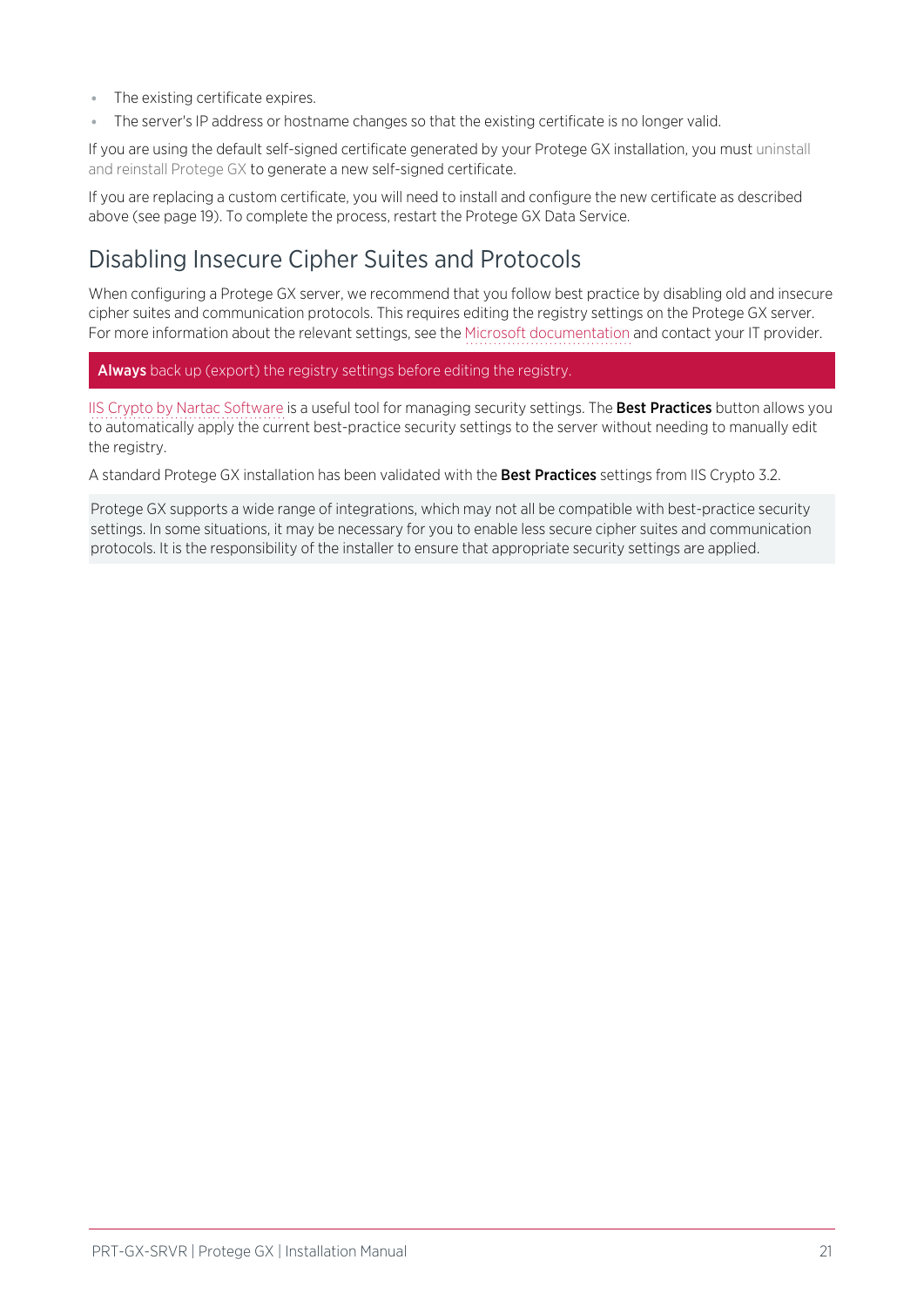# <span id="page-21-0"></span>Initial Protege GX Site Configuration

After installing Protege GX, the software must be configured to communicate with the controller.

<span id="page-21-1"></span>For detailed instructions on installing a controller, please refer to the GX DIN Rail Integrated System Controller Installation Manual.

# Log In to Protege GX

1. Double-click the Protege GX icon on your desktop, or browse to the program from your Windows Start Menu: Start > All Programs > ICT > Protege GX > Protege GX

The Logon window is displayed.

- 2. Log in as a user with full access to the system. For new installations, log in using the default administrator operator username of admin with a blank password.
- 3. If connecting to a Protege server on a different machine, enter the server details or IP address.
- 4. Click Logon.

<span id="page-21-2"></span>It is highly recommended that you change the admin operator's password to a very secure password after first logon. To do this, click the **Change Password** button at the bottom of the home page.

### Creating a Secure Password

When creating or changing the admin operator password it is **highly recommended** that you create a very secure password.

As a guideline, a secure password should include these features:

- ⦁ Minimum 8 characters in length
- ⦁ Combination of upper and lower case letters
- ⦁ Combination of numbers and letters
- ⦁ Inclusion of special characters

<span id="page-21-3"></span>Passwords must comply with password policy requirements.

# Activating Your License

Before you can begin using Protege GX, you must register and activate your license. This procedure must be carried out from the server and not from a remote client workstation. You must also have local administrative privileges on the server in order to activate the license correctly.

- 1. On the server machine, open the Protege GX client.
- 2. From the main menu, select **About | License**.
- 3. Select the License update tab.
- 4. Select the **Automatic** or **Manual** option to download and activate your Protege GX license:
	- If the server machine has internet access, use the **Automatic** option.
	- If the server machine does not have internet access, you must use the **Manual** option.

The steps of manually generating the license and uploading it to Protege GX must be carried out from the server rather than a remote client workstation, or the profile will not match and the license activation will fail.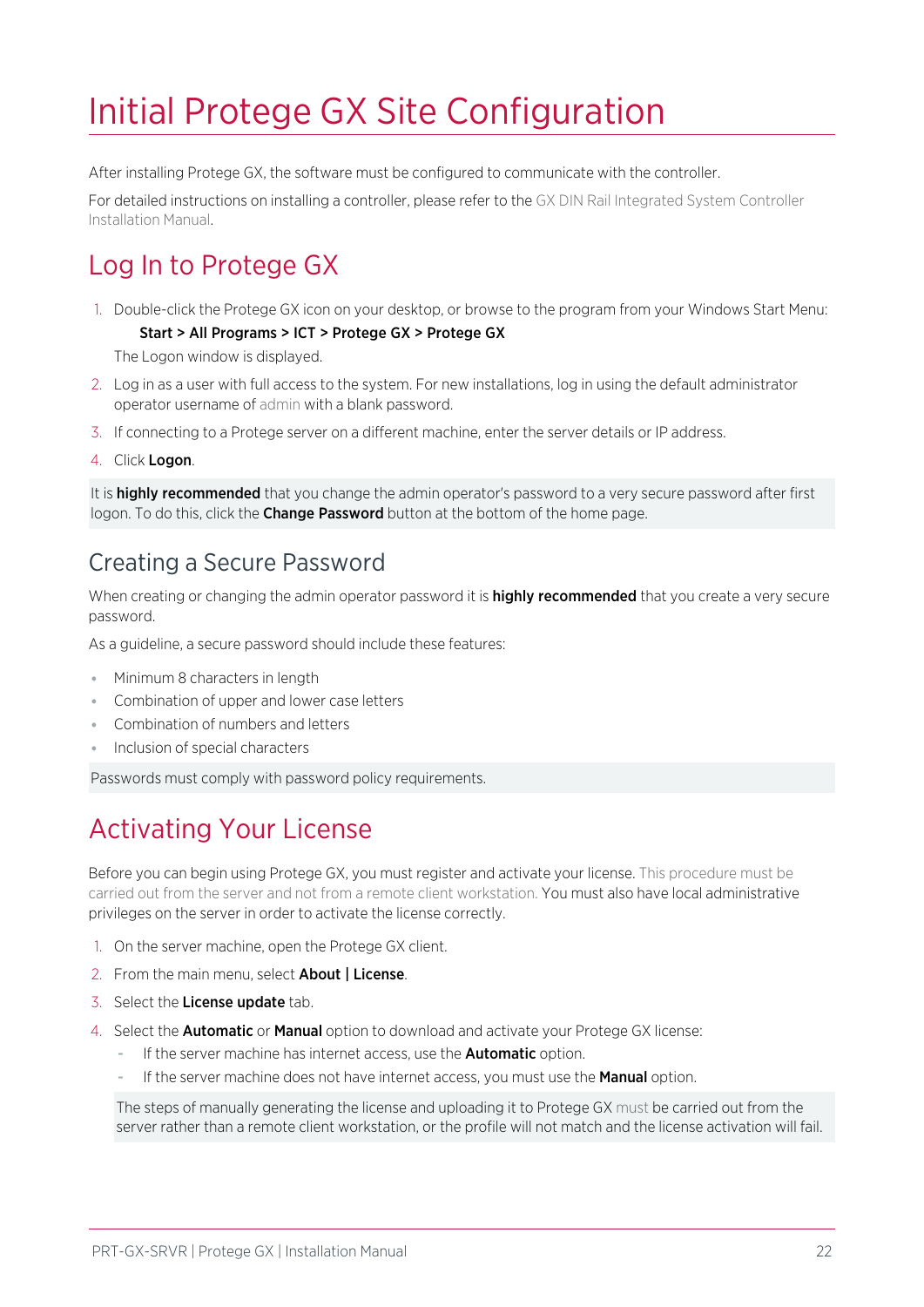#### To Automatically Activate Your License:

- 1. Click **Download license**, enter the required information and select OK.
- 2. The Protege application passes your details to the ICT web registration service, then activates your software automatically.
- 3. Close and restart the Protege GX client to implement the new license.

#### To Manually Activate Your License:

- 1. Click Generate to create a license request file. When prompted, save the ICT\_LicenceRequest.req file to a folder on your network or a portable drive.
- 2. Click the link to **Select your licensing options**. This opens a webpage where you will be prompted to enter your site, installer and serial number (SSN) details.
- 3. Browse to the saved **ICT\_LicenceRequest.req** file and click Submit.
- 4. Your details are then passed to the ICT web registration service. Once registration is complete you will be prompted to download your license (\*.lic) file.
- 5. Click Browse to select the license file and activate your Protege GX license.
- 6. Close and restart the Protege GX client to implement the new license.

<span id="page-22-0"></span>Note: Steps 2 to 4 can be performed on any workstation with internet access. Steps 1 and 5 must be performed on the server.

# Adding a Site

- 1. When your first log in, you will be prompted to add a site.
- <span id="page-22-1"></span>2. Enter a name for your **New Site** and click OK.

# Adding a Controller

Once a site has been added, the **Add Controller** window will appear.

- 1. Enter a **Name** for the controller and set the **Count** field to 1 to add a single controller.
	- Select the Type of controller you wish to add.
	- Keypad and expander records can then be added from the relevant sections.

Hardware does not need to be connected before records are created.

- In the Options section, select whether to Create Installer Menu Group, Create Floor Plan and assign a CID Report Map type.
- In the Doors section, specify how many door records are to be created. The following options can also be enabled or disabled:
	- Assign to Reader Expanders
	- Assign Door Trouble Inputs
	- Assign Reader Lock Output to Door Configuration
	- Assign Reader Beeper to Door Alarm Configuration
- Once complete, click Add Now.
- 2. Navigate to **Sites | Controllers**. The settings set below should match those in the controller's web interface.
	- Serial Number: The serial number of the controller.
	- IP Address: The system controller has a built in TCP/IP ethernet device and must be programmed with a valid TCP/IP Address to allow the software to connect. By default the IP address is set to 192.168.1.2.
	- **Download Port:** The TCP/IP port used to send downloads to the controller. By default this is port 21000.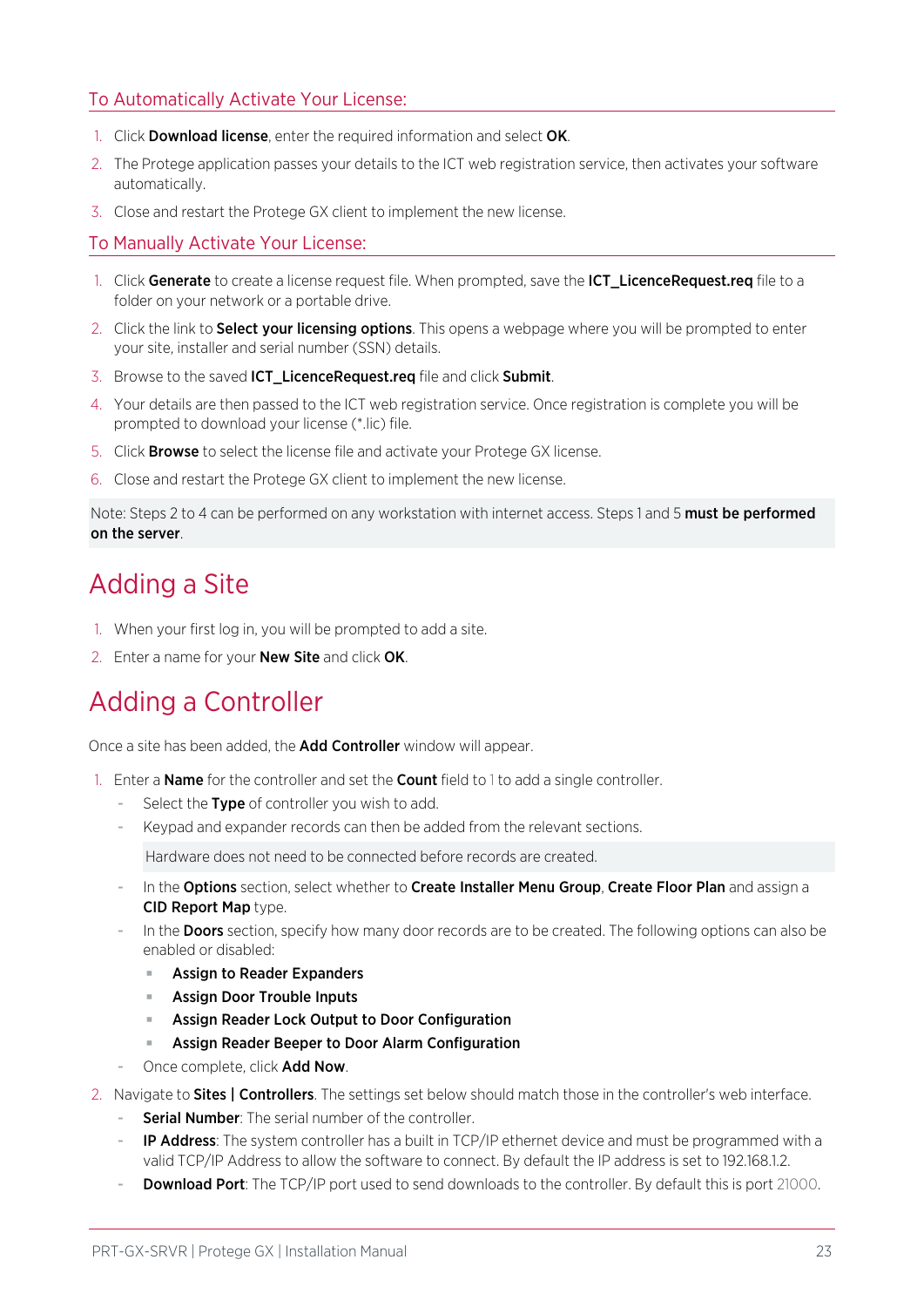- Download Server: From the drop-down menu, select the download server to be used by the controller.
- Control and Status Request Port: The TCP/IP port used to send control commands to the controller. By default this is port 21001.

#### 3. Click Save.

You may need to restart the services to bring the controller online. Select the **Services** option from the **Control** Panel and restart the Protege GX services.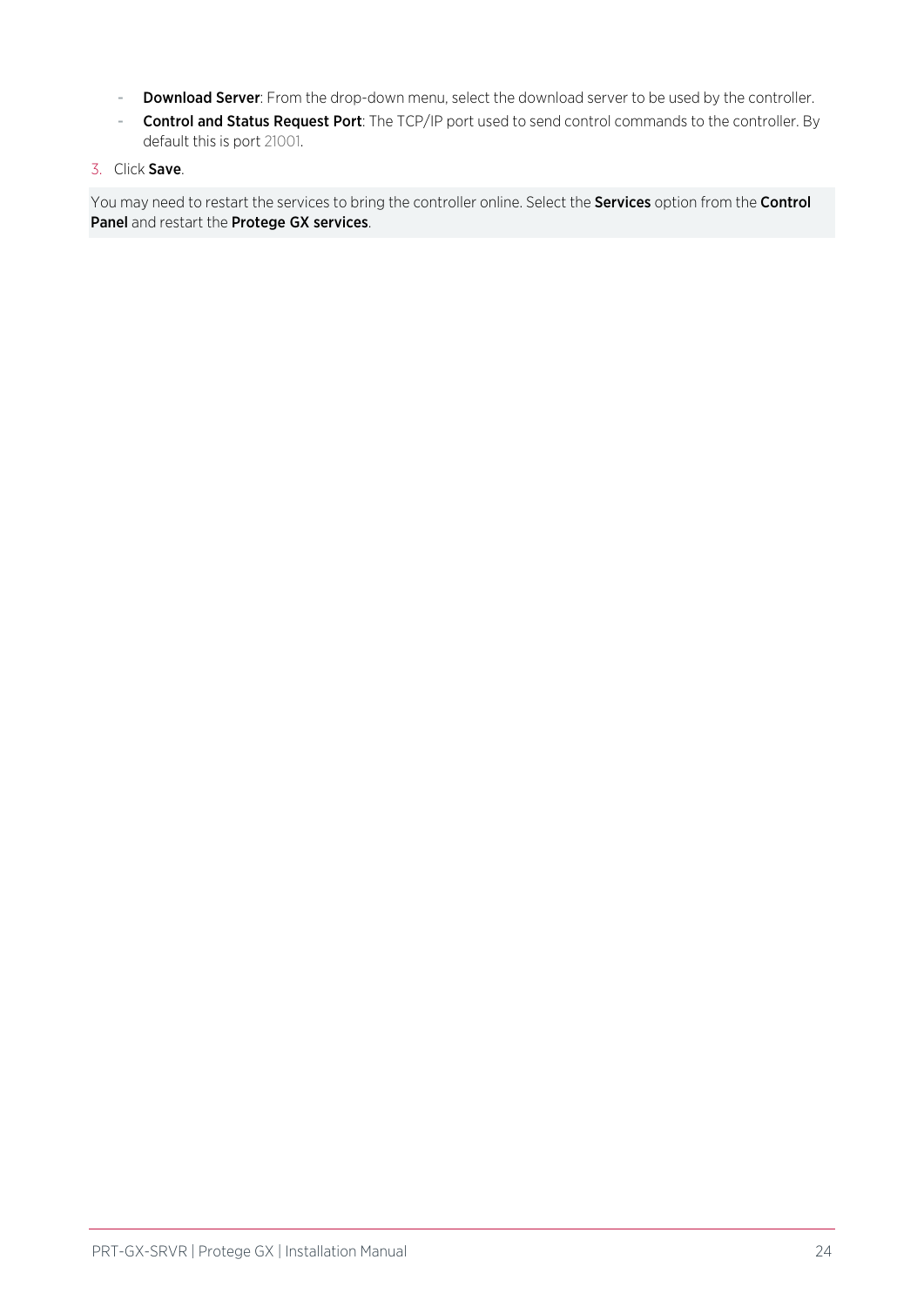# <span id="page-24-0"></span>System Backups

If you are upgrading an installation it is vital that you perform a system backup before completing the upgrade. Failure to do so may cause permanent loss of data.

<span id="page-24-1"></span>The instructions below outline how to back up your databases from SQL Server Management Studio (SSMS). You can also take backups and set up scheduled backups in Protege GX under Global | Global Settings.

# Backing Up Your Database

The following procedure allows you to take a backup of either database in SQL Server Management Studio (SSMS). The instructions may differ slightly depending on the version of SSMS you are using.

- 1. Open SSMS and connect to the Protege GX server.
- 2. Expand the Databases node. Right click the ProtegeGX or ProtegeGXEvents database and select Tasks > Back Up....
- 3. If a backup has been created previously, the file will be displayed in the Destination field. To use this file click the **Media Options** tab and select whether you will append the current backup to the existing file or overwrite the existing file.

To back up to a different file click Remove. Then click Add... to enter the name and location of the new backup file. Click OK.

The backup file must be in the .bak format. It is recommended that you add the database version number to the filename.

<span id="page-24-2"></span>4. Click OK to perform the backup.

## Scheduled Backups

Scheduled backups allow a regular backup to be taken automatically. The following steps outline a basic scheduled backup procedure. The scripts provided can be adapted as required to suit the IT environment and SQL version installed.

### <span id="page-24-3"></span>Create a Backup Stored Procedure

The following SQL stored procedure can generate a full, differential or transaction log backup, with a dynamic file name based on the backup type and date/time. You can create a stored procedure by running this script as a query in SQL.

This stored procedure should be modified as required for your installation.

```
USE MASTER
GO
CREATE PROCEDURE dbo.sp_BackupDatabase
@databaseName sysname, @backupType CHAR(1)
AS
BEGIN
SET NOCOUNT ON;
DECLARE @sqlCommand NVARCHAR(1000)
DECLARE @dateTime NVARCHAR(20)
```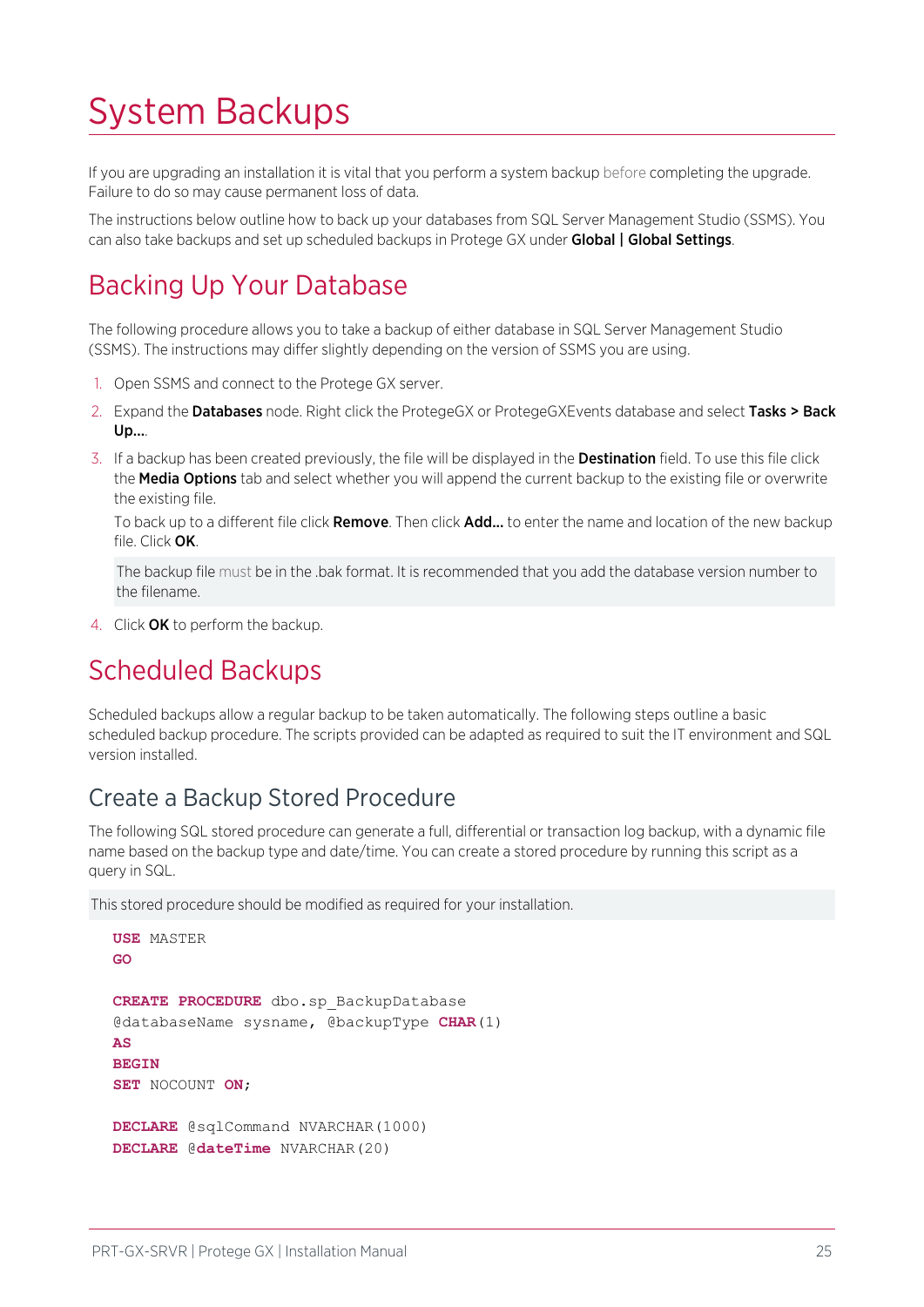```
SELECT @dateTime = REPLACE(CONVERT(VARCHAR, GETDATE(),111),'/','') +
REPLACE(CONVERT(VARCHAR, GETDATE(),108),':','')
IF @backupType = 'F'
SET @sqlCommand = 'BACKUP DATABASE ' + @databaseName +
' TO DISK = ''C:\Backup\' + @databaseName + '_Full_' + @dateTime + '.bak'''
IF @backupType = 'D'
SET @sqlCommand = 'BACKUP DATABASE ' + @databaseName +
' TO DISK = ''C:\Backup\' + @databaseName + ' <code>Diff</code> ' + @dateTime +
'.bak'' WITH DIFFERENTIAL'
IF @backupType = 'L'
SET @sqlCommand = 'BACKUP LOG ' + @databaseName +
' TO DISK = ''C:\Backup\' + @databaseName + '_Log_' + @dateTime + '.trn'''
EXECUTE sp_executesql @sqlCommand
END
```
<span id="page-25-0"></span>You may need to refresh SSMS with Control + Shift + R before the stored procedure becomes available for use.

### Create a Backup Script

Create an SQL script to run the stored procedure. Save the script as dbbackup.sql and store in the C:\Backup folder.

```
sp BackupDatabase 'databasename', 'backuptype'
GO
```
The first parameter defines the database name - either ProtegeGX or ProtegeGXEvents. The second parameter defines the type of backup: F for full, D for differential or L for transactional.

<span id="page-25-1"></span>You can create multiple scripts to perform the required backups on each database.

### Create a Windows Scheduled Task

These steps create a scheduled task to run the SQL script using the sqlcmd utility.

Some versions of SSMS do not include the sqlcmd utility in the installer. If it is not present, you must download the Microsoft Command Line Utilities for SQL Server. Ensure that the version downloaded matches the version of SQL Server in use.

The standard installation location for this utility is C:\Program Files (x86)\Microsoft SQL Server\Client SDK\ODBC\XXX\Tools\Binn, where XXX is a number based on the version number of the utility. However, note that the utility may be installed under an **earlier** version number than expected. You can confirm the actual version of the utility by typing  $sqlcmd$  -? into a command prompt.

- 1. Open the Windows Task Scheduler by navigating to Start > Control Panel > System and Security > Administrative Tools and selecting Task Scheduler.
- 2. Under the Actions pane, select Create Basic Task....
- 3. Enter a Name for the task and an optional Description. Click Next.
- 4. Select the frequency and time of day the task should run. Click **Next**.
- 5. Select Start a Program, then click Next.
- 6. Click Browse... and browse to the installation location of sqlcmd as noted above.
- 7. Select sqlcmd.exe and click OK.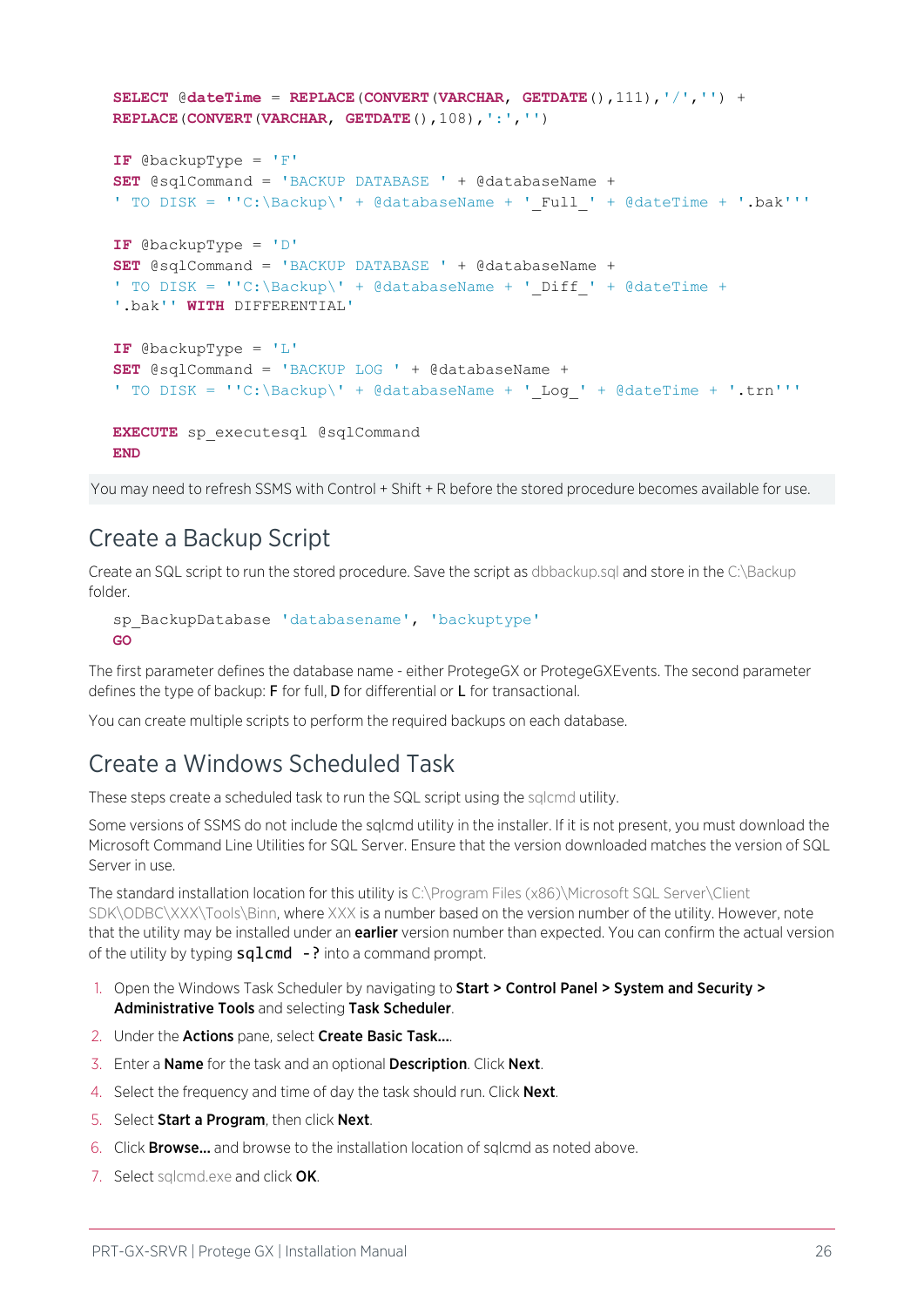#### 8. Enter the following command in the Add arguments (optional) field: -S . \instancename -E -i C:\Backup\dbBackup.sql.

This command is broken down as follows:

- -S (specifies the server and instance name for SQL Server)
- -E (allows you to make a trusted connection)
- $-i$  (specifies the input command file)
- 9. Click **Next** to finish creating task.

If you want to test the task, return to the Task Scheduler, right-click on the task, and select Run.

<span id="page-26-0"></span>The C:\Backup directory must exist on the server machine, or the procedure will fail.

# Offsite Storage

We recommend that backups are performed on a regular basis and you use an offsite storage facility or external provider to ensure that a copy is located in a secure offsite location.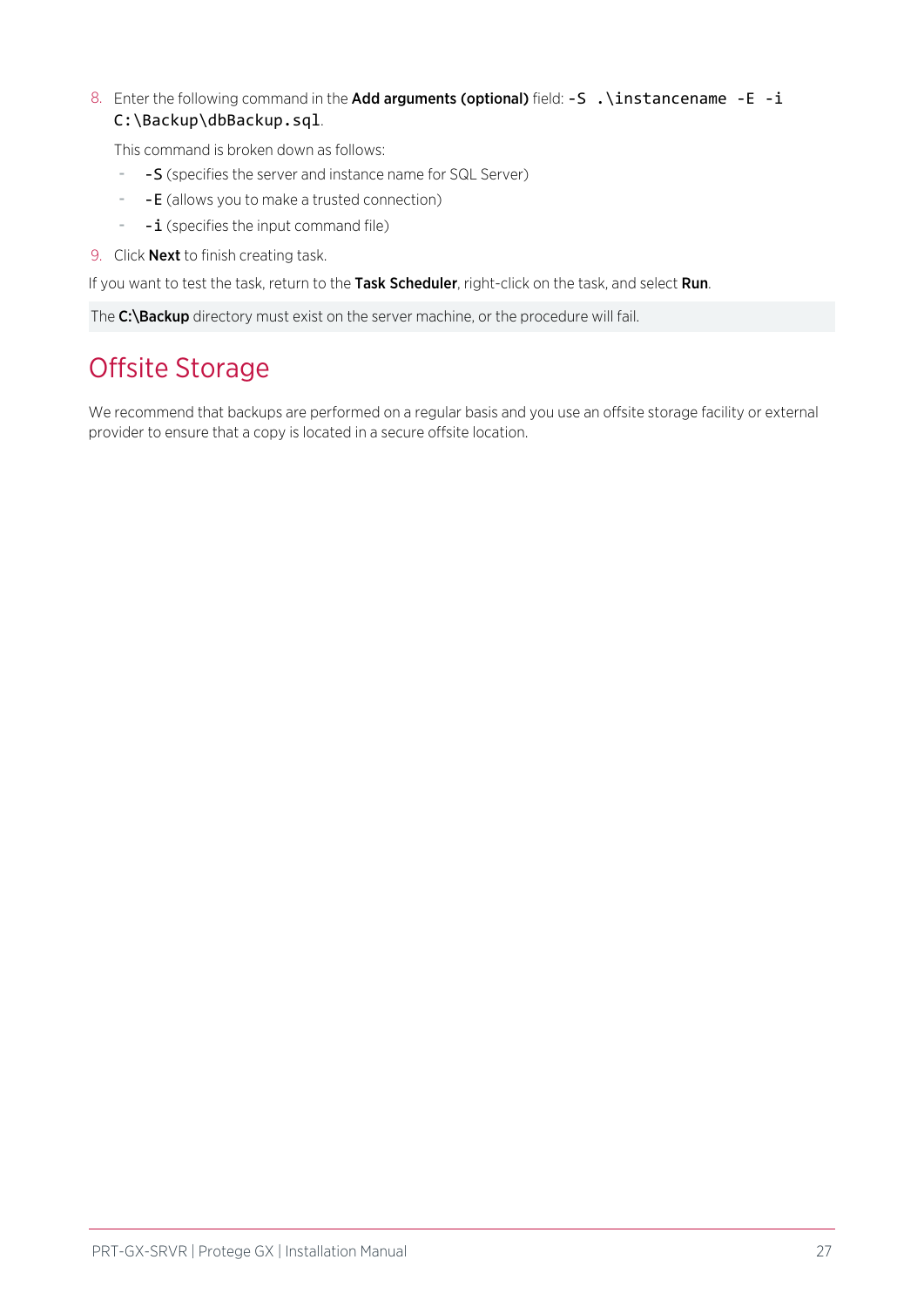# <span id="page-27-0"></span>Disclaimer and Warranty

Disclaimer: Whilst every effort has been made to ensure accuracy in the representation of this product, neither Integrated Control Technology Ltd nor its employees shall be liable under any circumstances to any party in respect of decisions or actions they may make as a result of using this information. In accordance with the ICT policy of enhanced development, design and specifications are subject to change without notice.

For warranty information, see our Standard Product [Warranty.](https://www.ict.co/Standard-Product-Warranty)